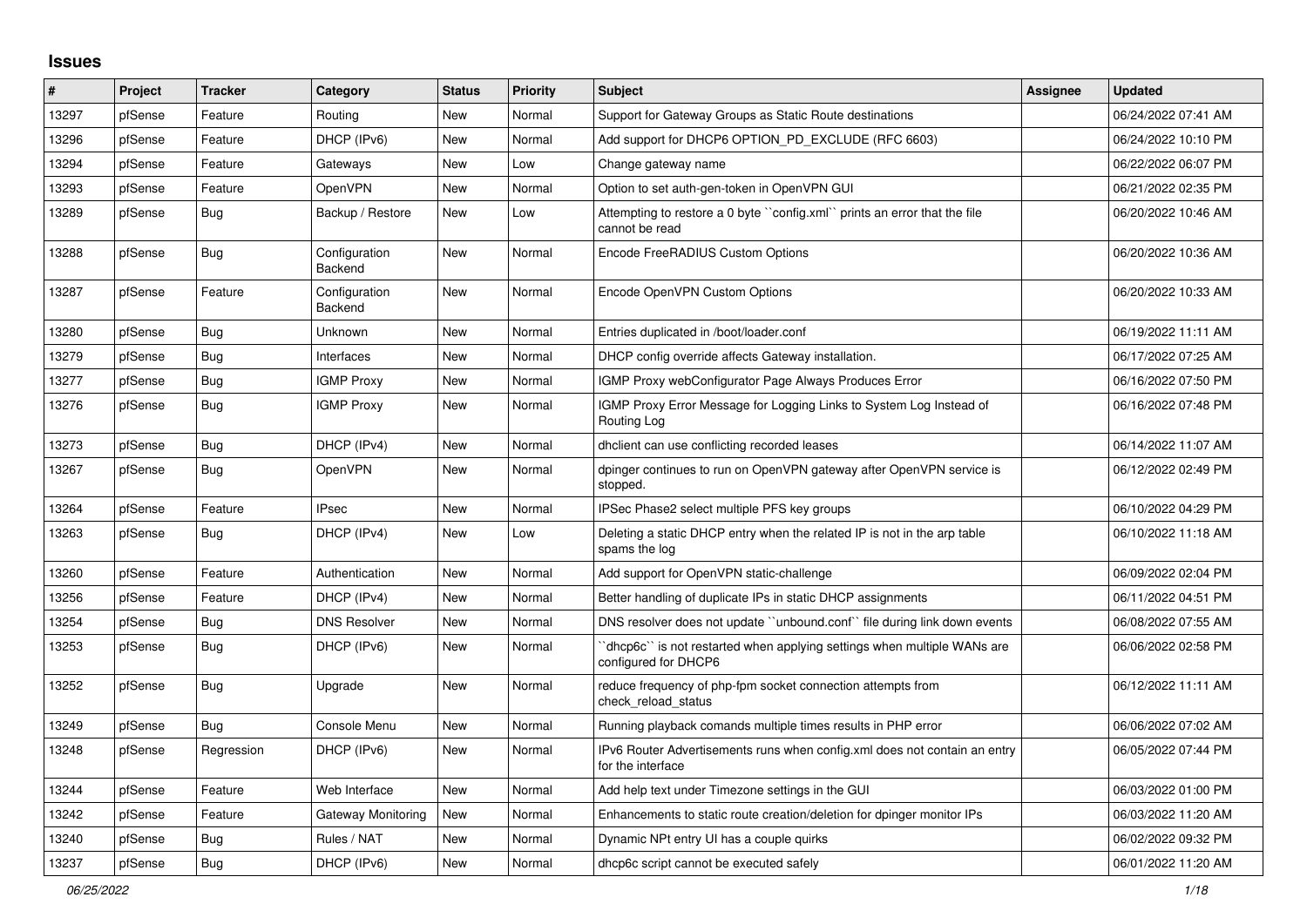| #     | Project | <b>Tracker</b> | Category                        | <b>Status</b> | <b>Priority</b> | <b>Subject</b>                                                                                                                      | <b>Assignee</b> | <b>Updated</b>      |
|-------|---------|----------------|---------------------------------|---------------|-----------------|-------------------------------------------------------------------------------------------------------------------------------------|-----------------|---------------------|
| 13227 | pfSense | Feature        | <b>IPsec</b>                    | New           | High            | Enable IPSec Virtual IP Pool assignment by Radius for Mobile Users -<br>SIMPLE FIX                                                  |                 | 05/27/2022 10:15 AM |
| 13224 | pfSense | Bug            | Notifications                   | New           | Normal          | Email notification flood when UPS (NUT) and WAN send notifications                                                                  |                 | 05/27/2022 01:58 AM |
| 13222 | pfSense | <b>Bug</b>     | UPnP/NAT-PMP                    | <b>New</b>    | Normal          | CARP IP does not listen for NAT-PMP packets                                                                                         |                 | 05/26/2022 02:28 PM |
| 13220 | pfSense | Feature        | <b>Captive Portal</b>           | <b>New</b>    | Very Low        | Voucher per-roll bandwidth restrictions and traffic quotas                                                                          |                 | 05/26/2022 08:16 AM |
| 13219 | pfSense | Feature        | Captive Portal                  | <b>New</b>    | Very Low        | Enable/Disable single voucher roll                                                                                                  |                 | 05/26/2022 08:14 AM |
| 13187 | pfSense | Documentation  | Upgrade                         | <b>New</b>    | Normal          | Azure Frequently asked questions                                                                                                    |                 | 05/20/2022 06:52 AM |
| 13168 | pfSense | Feature        | Dashboard                       | <b>New</b>    | Low             | Multiple Dashboard views for a single user                                                                                          |                 | 05/16/2022 07:53 AM |
| 13167 | pfSense | Bug            | <b>Dynamic DNS</b>              | New           | Normal          | phpDynDNS: DigitalOcean ddns update fails (bad request, invalid character<br>'-' in request id)                                     |                 | 06/16/2022 09:30 PM |
| 13161 | pfSense | Feature        | Web Interface                   | <b>New</b>    | Very Low        | FLASH PORT'S LED button, to help quickly find port that need to be<br>connected to patch&cable                                      |                 | 05/14/2022 06:35 AM |
| 13159 | pfSense | Todo           | Web Interface                   | <b>New</b>    | Very Low        | Decrease distance between img-buttons in webGUI to eliminate mistake<br>entry                                                       |                 | 05/14/2022 06:52 AM |
| 13158 | pfSense | <b>Bug</b>     | Web Interface                   | <b>New</b>    | Normal          | Input validation error when applying limiter changes                                                                                |                 | 05/14/2022 05:32 PM |
| 13144 | pfSense | Bug            | Rules / NAT                     | New           | Very Low        | Firewall rule entries can get out of sync when entries are deleted while other<br>administrators are editing entries simultaneously |                 | 05/10/2022 07:26 AM |
| 13110 | pfSense | Bug            | CARP                            | New           | Very Low        | changing CARP VIP address does not update outbound NAT interface IP                                                                 |                 | 05/03/2022 02:52 PM |
| 13091 | pfSense | Feature        | OpenVPN                         | New           | Normal          | RFE: Ability to specify the order of OpenVPN Authentication servers                                                                 |                 | 04/22/2022 04:30 PM |
| 13087 | pfSense | <b>Bug</b>     | OpenVPN                         | New           | Normal          | OpenVPN Server: hide WINS servers list when netbios option is unchecked<br>while WINS servers is checked                            |                 | 04/22/2022 10:29 AM |
| 13076 | pfSense | <b>Bug</b>     | Gateway Monitoring              | New           | Normal          | Marking a gateway as down does not affect IPsec entries using gateway<br>groups                                                     |                 | 06/03/2022 10:32 AM |
| 13068 | pfSense | <b>Bug</b>     | Aliases / Tables                | <b>New</b>    | Normal          | Error loading rules when URL Table IPs content is empty                                                                             |                 | 04/17/2022 09:07 PM |
| 13067 | pfSense | Bug            | <b>FilterDNS</b>                | <b>New</b>    | Normal          | filterdns resolve interval is twice the intended value                                                                              |                 | 04/17/2022 07:45 PM |
| 13058 | pfSense | Todo           | Rules / NAT                     | New           | Normal          | Add static routes and directly connected networks back to policy route<br>negation rules                                            |                 | 04/13/2022 08:05 AM |
| 13051 | pfSense | Bug            | <b>Traffic Shaper</b><br>(ALTQ) | <b>New</b>    | Normal          | Firewall traffic shaper by interface selection unknow                                                                               |                 | 04/12/2022 07:03 AM |
| 13046 | pfSense | Bug            | Rules / NAT                     | <b>New</b>    | Normal          | Floating rule applied to IPv6 interface with a SLAAC DHCPv6 gateway<br>reports error on boot                                        |                 | 04/11/2022 09:50 AM |
| 13017 | pfSense | Feature        | Packet Capture                  | <b>New</b>    | Normal          | Packet capture: add preview results while capture is running                                                                        |                 | 04/09/2022 11:08 AM |
| 13009 | pfSense | Feature        | OpenVPN                         | <b>New</b>    | Normal          | Add option for multiple remote addresses to OpenVPN Client                                                                          |                 | 03/31/2022 12:42 PM |
| 13003 | pfSense | <b>Bug</b>     | Hardware / Drivers              | <b>New</b>    | Normal          | Malicious Driver Detection event on ixl driver                                                                                      |                 | 06/23/2022 01:31 AM |
| 13000 | pfSense | Bug            | <b>IPsec</b>                    | <b>New</b>    | Low             | IPsec AES-GCM encryption algorithm "Key Length" field should be labeled<br>"ICV Length"                                             |                 | 03/30/2022 07:40 AM |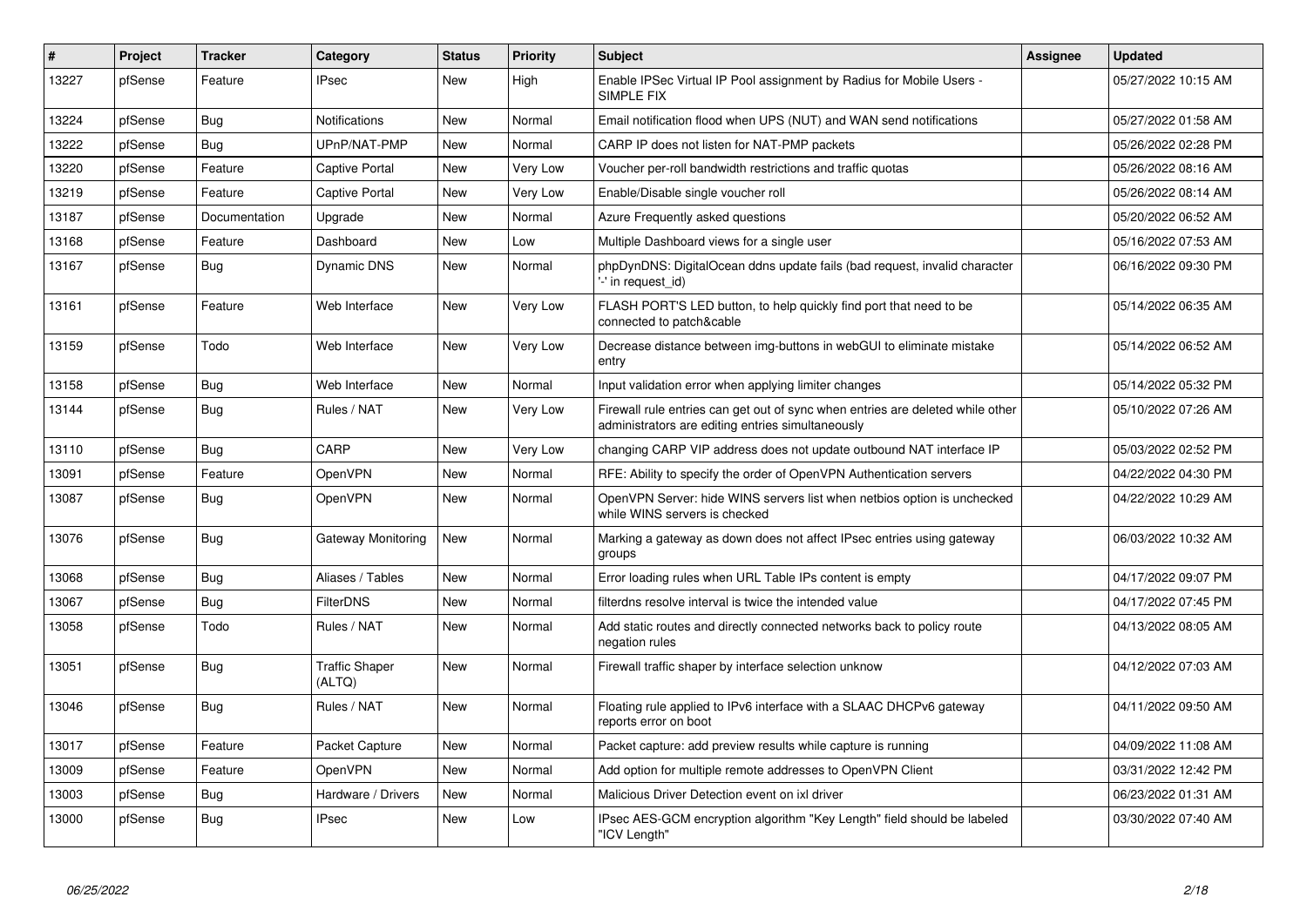| #     | Project | <b>Tracker</b> | Category                                        | <b>Status</b> | <b>Priority</b> | <b>Subject</b>                                                                                      | <b>Assignee</b> | <b>Updated</b>      |
|-------|---------|----------------|-------------------------------------------------|---------------|-----------------|-----------------------------------------------------------------------------------------------------|-----------------|---------------------|
| 12960 | pfSense | <b>Bug</b>     | Installer                                       | New           | Normal          | VGA installer image defaults to serial console, serial console is default in<br><b>GUI settings</b> |                 | 05/10/2022 03:19 PM |
| 12950 | pfSense | Bug            | Routing                                         | New           | Normal          | OpenVPN as default gateway does not get set at boot time                                            |                 | 04/09/2022 05:46 PM |
| 12947 | pfSense | <b>Bug</b>     | DHCP (IPv6)                                     | New           | Normal          | DHCP6 client does not take any action if the interface IPv6 address<br>changes during renewal       |                 | 06/19/2022 09:34 PM |
| 12938 | pfSense | Bug            | <b>IPv6 Router</b><br>Advertisements<br>(RADVD) | <b>New</b>    | Normal          | MaxRtrAdvInterval would allow stale DNS servers to be deleted faster                                |                 | 03/12/2022 09:37 AM |
| 12927 | pfSense | Bug            | OpenVPN                                         | <b>New</b>    | Normal          | OpenVPN with OCSP enabled allows connections with revoked certificates                              |                 | 03/24/2022 08:22 AM |
| 12922 | pfSense | Bug            | DHCP (IPv4)                                     | New           | Normal          | Classless static routes received on DHCP WAN can override chosen default<br>gateway                 |                 | 03/28/2022 10:08 AM |
| 12905 | pfSense | Bug            | Web Interface                                   | New           | Normal          | Add VLAN Re-assignment to Import Interface Mismatch Wizard                                          |                 | 03/07/2022 08:05 AM |
| 12903 | pfSense | Feature        | Notifications                                   | <b>New</b>    | Normal          | alternative authentication methods for email notifications?                                         |                 | 03/07/2022 07:52 AM |
| 12888 | pfSense | Bug            | Rules / NAT                                     | New           | Normal          | pfSense sends un-NATed packets during OpenVPN startup                                               |                 | 03/01/2022 03:13 PM |
| 12875 | pfSense | Bug            | Package System                                  | New           | Normal          | Import zabbix-agent6 and zabbix-proxy6 from FreeBSD Ports                                           |                 | 05/28/2022 06:50 PM |
| 12874 | pfSense | Feature        | <b>OpenVPN</b>                                  | <b>New</b>    | Normal          | OpenVPN RADIUS Framed-Pool                                                                          |                 | 02/25/2022 02:24 PM |
| 12857 | pfSense | <b>Bug</b>     | Gateways                                        | New           | Normal          | Firewall gateway goes away when making changes to Bridge0 device                                    |                 | 02/27/2022 11:20 AM |
| 12850 | pfSense | Bug            | Routing                                         | New           | Low             | Console error during boot: "route: route has not been found"                                        |                 | 02/22/2022 08:27 AM |
| 12848 | pfSense | Feature        | Dynamic DNS                                     | New           | Normal          | Evaluation of the DynDNS "Result Match" string                                                      |                 | 02/22/2022 02:01 AM |
| 12828 | pfSense | Bug            | Wireless                                        | New           | Normal          | pfSense keeps crashing (Fatal trap 12: page fault while in kernel mode)                             |                 | 02/21/2022 07:55 AM |
| 12823 | pfSense | <b>Bug</b>     | DHCP (IPv6)                                     | <b>New</b>    | Normal          | Multiple DHCP6 WAN connections PPPoE interface 'defached' status                                    |                 | 02/18/2022 05:39 AM |
| 12813 | pfSense | Feature        | Installer                                       | New           | Low             | Recover extra data in the installer                                                                 |                 | 02/17/2022 07:52 AM |
| 12797 | pfSense | Bug            | UPnP/NAT-PMP                                    | New           | Normal          | UPnP+STUN forms invalid outbound NAT rules using the external address<br>discovered from STUN       |                 | 02/15/2022 01:01 PM |
| 12774 | pfSense | Bug            | Backup / Restore                                | New           | Normal          | Picture widget image is not saved in backup                                                         |                 | 04/04/2022 04:48 AM |
| 12768 | pfSense | Feature        | Upgrade                                         | <b>New</b>    | Normal          | pfSense-repo: Make sure default config file exists                                                  |                 | 05/17/2022 02:32 PM |
| 12764 | pfSense | Bug            | Gateways                                        | New           | Normal          | VTI gateway status is pending after assigning the VTI interface                                     |                 | 02/07/2022 05:41 AM |
| 12747 | pfSense | Bug            | Logging                                         | New           | Normal          | System log is filled by sshguard                                                                    |                 | 05/03/2022 03:08 AM |
| 12746 | pfSense | Feature        | Interfaces                                      | New           | High            | IPoE feature for WAN interface                                                                      |                 | 02/01/2022 01:42 AM |
| 12737 | pfSense | <b>Bug</b>     | Certificates                                    | New           | Normal          | CApath is not defined by default in curl                                                            |                 | 05/17/2022 02:30 PM |
| 12730 | pfSense | Bug            | Captive Portal                                  | New           | Normal          | RADIUS accounting does not work if WAN is down                                                      |                 | 01/26/2022 05:13 AM |
| 12726 | pfSense | <b>Bug</b>     | Authentication                                  | New           | Normal          | LDAP select container button auto populate                                                          |                 | 01/25/2022 01:48 PM |
| 12708 | pfSense | Bug            | Aliases / Tables                                | New           | Normal          | alias with non resolving DNS entry breaks underlying pf table                                       |                 | 02/20/2022 06:13 PM |
| 12679 | pfSense | Feature        | Interfaces                                      | New           | Normal          | Remind user to update DHCPv6 range when changing interface IPv6 prefix                              |                 | 01/12/2022 07:36 AM |
| 12676 | pfSense | Feature        | Rules / NAT                                     | New           | Normal          | Add the Tagged option on the Port Forward rules edit page                                           |                 | 01/11/2022 05:52 AM |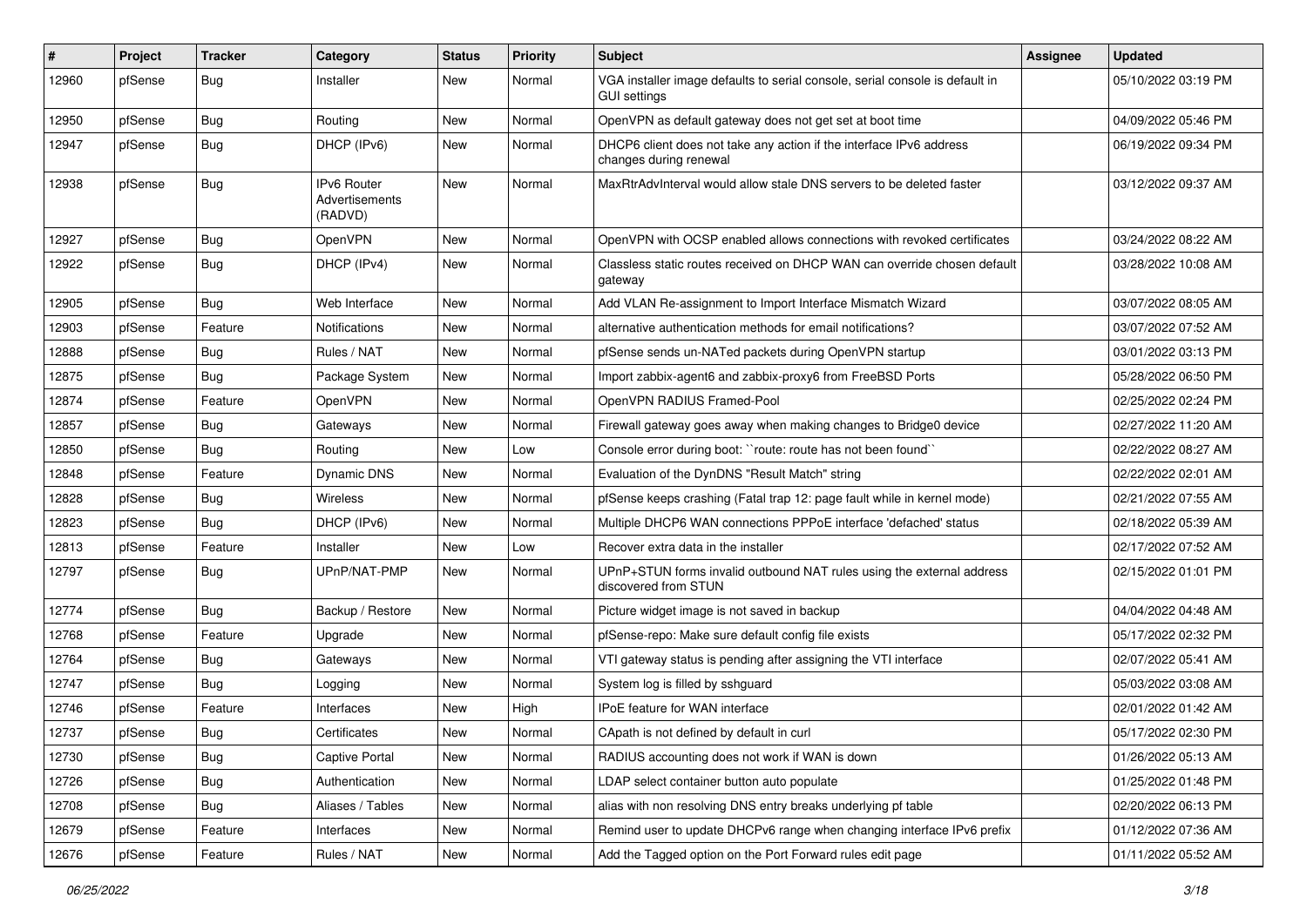| #     | Project | <b>Tracker</b> | Category                 | <b>Status</b> | <b>Priority</b> | Subject                                                                                                                | <b>Assignee</b> | <b>Updated</b>      |
|-------|---------|----------------|--------------------------|---------------|-----------------|------------------------------------------------------------------------------------------------------------------------|-----------------|---------------------|
| 12665 | pfSense | Feature        | Rules / NAT              | New           | Normal          | Ability to add custom pf rules from the GUI                                                                            |                 | 01/07/2022 09:30 AM |
| 12648 | pfSense | <b>Bug</b>     | Captive Portal           | New           | Normal          | Undocumented variables 'listenporthttp' and 'listenporthttps'                                                          |                 | 12/28/2021 10:44 AM |
| 12632 | pfSense | Bug            | Gateways                 | New           | High            | Assigning a /30 WAN IP address at the console does not save the gateway<br>correctly                                   |                 | 05/17/2022 02:28 PM |
| 12625 | pfSense | Feature        | Logging                  | New           | Normal          | Granular logging options for default firewall rules.                                                                   |                 | 12/21/2021 06:39 PM |
| 12612 | pfSense | Bug            | <b>DNS Resolver</b>      | New           | Normal          | DNS Resolver is restarted during every "rc.newwanip" event                                                             |                 | 06/03/2022 07:13 AM |
| 12602 | pfSense | Feature        | Dynamic DNS              | New           | Normal          | DHCPv6 should allow DDNS Client updates for hosts                                                                      |                 | 12/15/2021 11:00 AM |
| 12600 | pfSense | Feature        | Aliases / Tables         | <b>New</b>    | Normal          | allow custom mask for a network alias created from a FQDN                                                              |                 | 12/15/2021 10:50 AM |
| 12581 | pfSense | Regression     | DHCP (IPv6)              | New           | Normal          | CARP IPv6 assigned address does not get advertised to endpoints with<br><b>RADV</b>                                    |                 | 12/16/2021 02:34 PM |
| 12564 | pfSense | Feature        | Aliases / Tables         | New           | Low             | add column to show that an Alias is in use by or not                                                                   |                 | 12/04/2021 07:25 PM |
| 12563 | pfSense | <b>Bug</b>     | OpenVPN                  | New           | Normal          | OpenVPN server doesn't support Framed-IPv6-Address RADIUS attribute                                                    |                 | 12/03/2021 11:19 AM |
| 12553 | pfSense | Feature        | Backup / Restore         | New           | Normal          | Auto Config Backup: Allow selecting multiple backups for deletion                                                      |                 | 02/22/2022 04:27 AM |
| 12552 | pfSense | Bug            | OpenVPN                  | New           | Normal          | "Pull DNS" option within OpenVPN client does not cause pfSense to use<br>DNS servers assigned by remote OpenVPN server |                 | 12/08/2021 08:45 AM |
| 12551 | pfSense | Feature        | <b>DNS Resolver</b>      | <b>New</b>    | Low             | Add ability to set DNS resolver search domain list                                                                     |                 | 12/01/2021 11:18 AM |
| 12544 | pfSense | <b>Bug</b>     | <b>Operating System</b>  | New           | Normal          | OpenSSH vulnerabilities                                                                                                |                 | 12/04/2021 04:36 PM |
| 12542 | pfSense | <b>Bug</b>     | Virtual IP Addresses     | New           | Normal          | Cannot assign a same IPv6 Link-Local address to different interfaces                                                   |                 | 11/25/2021 01:41 AM |
| 12539 | pfSense | <b>Bug</b>     | Interfaces               | New           | Low             | Changing VLAN ID for LAN interface in assignments silently fails.                                                      |                 | 11/23/2021 04:12 AM |
| 12535 | pfSense | Documentation  | Routing                  | New           | Normal          | Negate Rules function does not match the description                                                                   |                 | 11/19/2021 02:03 PM |
| 12522 | pfSense | Feature        | OpenVPN                  | New           | Very Low        | More flexible Client-Specific Override options for controlling options pushed<br>to clients                            |                 | 04/11/2022 03:11 PM |
| 12521 | pfSense | Feature        | <b>Operating System</b>  | <b>New</b>    | Very Low        | Add the BBR2, QUIC, RACK Congestion Control (CC) protocols                                                             |                 | 11/15/2021 07:40 AM |
| 12519 | pfSense | <b>Bug</b>     | Authentication           | New           | Normal          | Fail authentication using special character in password via the LDAP<br>connector                                      |                 | 11/12/2021 07:39 AM |
| 12509 | pfSense | <b>Bug</b>     | OpenVPN                  | New           | Normal          | Deffered authentication does not work with auth-gen-token external-auth or<br>pusk "auth-token"                        |                 | 11/08/2021 04:01 AM |
| 12508 | pfSense | Bug            | <b>DHCP Relay</b>        | New           | Normal          | DHCP Relay over VPN                                                                                                    |                 | 11/06/2021 11:25 AM |
| 12504 | pfSense | <b>Bug</b>     | Interfaces               | New           | Normal          | BCM57412 NetXtreme-E 10Gb RDMA Ethernet controller issue                                                               |                 | 11/05/2021 04:51 AM |
| 12483 | pfSense | Bug            | Configuration<br>Backend | New           | Normal          | GUI creates inconsistent config.xml                                                                                    |                 | 10/23/2021 06:48 AM |
| 12473 | pfSense | Feature        | <b>IPsec</b>             | New           | Normal          | Allow user adjustment of IPsec Keep Alive periodic checks                                                              |                 | 12/22/2021 05:59 AM |
| 12467 | pfSense | <b>Bug</b>     | Captive Portal           | New           | Normal          | CP error on client disconnect after reboot                                                                             |                 | 10/17/2021 05:35 AM |
| 12466 | pfSense | Feature        | OpenVPN                  | New           | Very Low        | Option to Disable Renegotiation timer in OpenVPN Server                                                                |                 | 06/24/2022 07:16 AM |
| 12459 | pfSense | Todo           | Virtual IP Addresses     | New           | Normal          | Add IP Alias subnet input validation                                                                                   |                 | 10/15/2021 09:35 AM |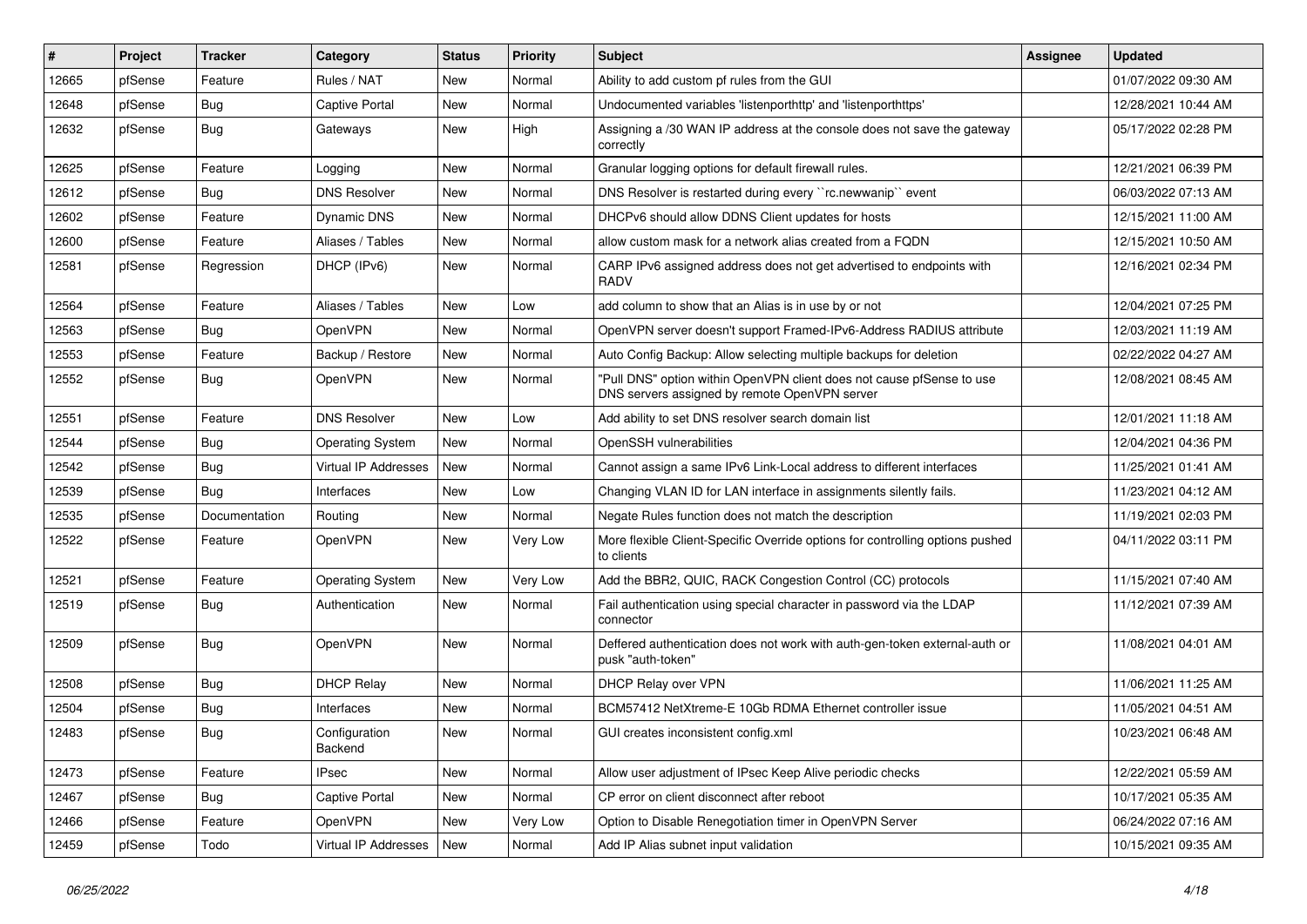| #     | Project | <b>Tracker</b> | Category                        | <b>Status</b> | <b>Priority</b> | Subject                                                                                                                          | <b>Assignee</b> | <b>Updated</b>      |
|-------|---------|----------------|---------------------------------|---------------|-----------------|----------------------------------------------------------------------------------------------------------------------------------|-----------------|---------------------|
| 12458 | pfSense | Feature        | Authentication                  | New           | Normal          | Use "unixHomeDirectory" instead of "homeDirectory" when LDAP<br>authentication server is Active Directory                        |                 | 10/15/2021 08:18 AM |
| 12451 | pfSense | Bug            | <b>Virtual IP Addresses</b>     | New           | Normal          | deleteVIP() does not check RFC2136 Update Source                                                                                 |                 | 10/13/2021 10:06 AM |
| 12436 | pfSense | Bug            | PPPoE Server                    | New           | Normal          | Pppoe server config gui does not allow setting of chap authentication, and<br>sets the network start address for allocation to 0 |                 | 10/21/2021 08:15 AM |
| 12421 | pfSense | Bug            | Rules / NAT                     | New           | Normal          | IPV6 limiter bug                                                                                                                 |                 | 10/02/2021 08:44 AM |
| 12401 | pfSense | <b>Bug</b>     | <b>Traffic Graphs</b>           | New           | Normal          | Traffic graphs with untagged and tagged VLAN on same interface                                                                   |                 | 09/23/2021 09:18 PM |
| 12393 | pfSense | Bug            | <b>Traffic Shaper</b><br>(ALTQ) | New           | Low             | Priority of qOthersLow higher than default queues                                                                                |                 | 09/21/2021 02:48 PM |
| 12382 | pfSense | Regression     | OpenVPN                         | New           | Normal          | Certificate Depth checking creates OpenVPN micro-outages every time a<br>user authenticates after 2.5.2 upgrade                  |                 | 01/17/2022 04:17 AM |
| 12370 | pfSense | Feature        | Rules / NAT                     | New           | Low             | Add limiters to Queue column on firewall rule list                                                                               |                 | 09/14/2021 07:37 AM |
| 12367 | pfSense | Todo           | Installer                       | New           | Normal          | ZFS: Do not show memstick disk on target list                                                                                    |                 | 09/13/2021 07:37 AM |
| 12357 | pfSense | Bug            | Captive Portal                  | New           | Normal          | Captive Portal popup Logout button loads full login page in popup when<br>clicked                                                |                 | 10/27/2021 12:10 PM |
| 12343 | pfSense | Feature        | <b>Diagnostics</b>              | <b>New</b>    | Low             | Real time traffic monitoring                                                                                                     |                 | 09/06/2021 01:26 PM |
| 12300 | pfSense | Feature        | Hardware / Drivers              | New           | Normal          | Add Aquantia Atlantic driver to pfsense                                                                                          |                 | 09/14/2021 06:49 AM |
| 12283 | pfSense | Bug            | Authentication                  | New           | Normal          | LDAP/RADIUS authentication servers configuration does not allow source<br>IP address to be specified                             |                 | 08/20/2021 01:15 AM |
| 12259 | pfSense | Bug            | <b>Operating System</b>         | <b>New</b>    | Normal          | Intel em NICs Suffering Performance Degradation on FreeBSD12                                                                     |                 | 02/25/2022 09:28 PM |
| 12249 | pfSense | Bug            | Backup / Restore                | <b>New</b>    | Normal          | HAProxy causing failed ACB backups                                                                                               |                 | 11/15/2021 11:58 PM |
| 12248 | pfSense | Feature        | Package System                  | <b>New</b>    | Low             | Package Update Availability Notification                                                                                         |                 | 11/28/2021 10:02 AM |
| 12243 | pfSense | Todo           | Package System                  | <b>New</b>    | Normal          | Implement "``plugin_interfaces()``                                                                                               |                 | 02/07/2022 03:50 AM |
| 12190 | pfSense | Feature        | Rules / NAT                     | <b>New</b>    | Normal          | Add ability to reference ipv6 prefix in firewall rules and aliases                                                               |                 | 08/05/2021 01:47 PM |
| 12183 | pfSense | Regression     | Interfaces                      | New           | Low             | Changing MAC address for PPP parent interface stopped working                                                                    |                 | 04/20/2022 04:16 PM |
| 12139 | pfSense | Feature        | <b>DNS Forwarder</b>            | New           | Normal          | Add support in for specifying a DNSMASQ configuration file                                                                       |                 | 07/16/2021 09:45 PM |
| 12122 | pfSense | Bug            | Web Interface                   | New           | Normal          | Perform greedy actions asychronously                                                                                             |                 | 07/10/2021 01:10 PM |
| 12121 | pfSense | Feature        | OpenVPN                         | New           | Normal          | Wider "local network(s)" fields in OpenVPN server configuration                                                                  |                 | 07/19/2021 07:37 AM |
| 12120 | pfSense | Feature        | <b>DHCP Relay</b>               | New           | Normal          | Permit several sets of destination DHCP servers in DHCP relay                                                                    |                 | 07/11/2021 05:41 PM |
| 12095 | pfSense | Bug            | Authentication                  | New           | Normal          | Memory leak in pcscd                                                                                                             |                 | 06/01/2022 01:01 PM |
| 12091 | pfSense | Feature        | Authentication                  | New           | Normal          | RFE: Add support for sssd authentication                                                                                         |                 | 12/10/2021 04:55 PM |
| 12077 | pfSense | Feature        | Gateways                        | New           | Normal          | Allow stick-connections per gateway group                                                                                        |                 | 06/24/2021 08:45 AM |
| 12070 | pfSense | <b>Bug</b>     | DHCP (IPv4)                     | New           | Low             | VLAN0 for WAN DHCP                                                                                                               |                 | 12/23/2021 04:31 PM |
| 12067 | pfSense | Bug            | DHCP (IPv4)                     | New           | Very Low        | <b>DHCP Monitoring Statistics Error</b>                                                                                          |                 | 06/21/2021 08:39 AM |
| 12066 | pfSense | Feature        | <b>Operating System</b>         | New           | Very Low        | Include man and man pages for all core programs and packages                                                                     |                 | 06/21/2021 07:44 AM |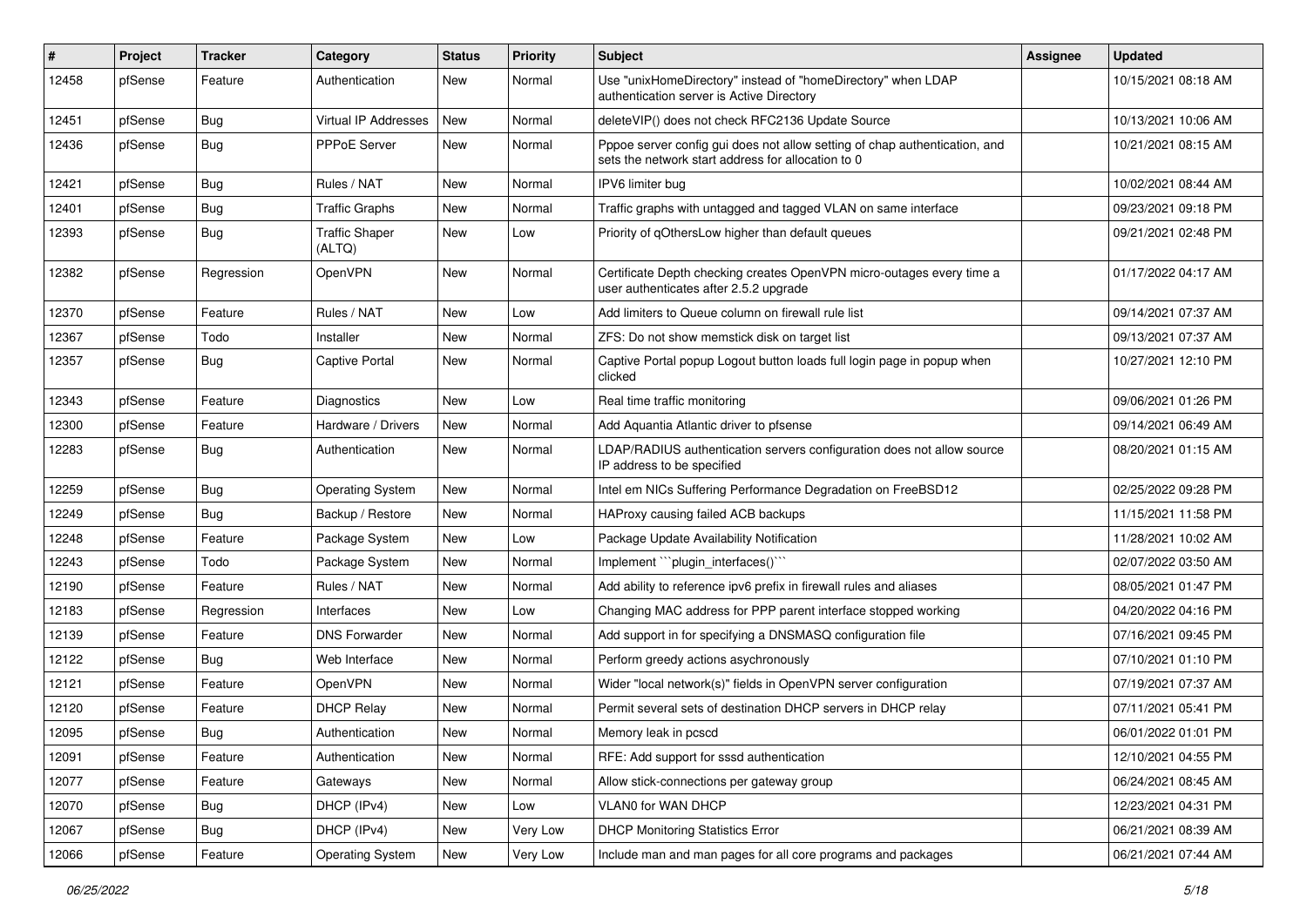| #     | Project | <b>Tracker</b> | Category            | <b>Status</b> | <b>Priority</b> | Subject                                                                                                                                                                                         | <b>Assignee</b> | <b>Updated</b>      |
|-------|---------|----------------|---------------------|---------------|-----------------|-------------------------------------------------------------------------------------------------------------------------------------------------------------------------------------------------|-----------------|---------------------|
| 12056 | pfSense | Bug            | Logging             | New           | Normal          | Filterlog says "Unknown Option %u"                                                                                                                                                              |                 | 06/18/2021 05:51 AM |
| 12025 | pfSense | Todo           | Web Interface       | New           | Very Low        | Add 1:1 Validation to Notify Someone They are 1:1 NAT'ing an Interface<br>Address                                                                                                               |                 | 06/11/2021 10:05 AM |
| 12013 | pfSense | Bug            | Logging             | New           | Low             | Reading log data is inefficient in certain cases                                                                                                                                                |                 | 06/08/2021 07:35 AM |
| 11974 | pfSense | Feature        | <b>XMLRPC</b>       | New           | Normal          | XMLRPC synchronization for igmmproxy settings                                                                                                                                                   |                 | 05/29/2021 03:58 PM |
| 11956 | pfSense | Feature        | Web Interface       | New           | Normal          | "add" button in the top of pages with many user-added items                                                                                                                                     |                 | 07/10/2021 01:01 PM |
| 11954 | pfSense | Feature        | <b>IGMP Proxy</b>   | New           | Normal          | <b>Multicast limits</b>                                                                                                                                                                         |                 | 05/25/2021 12:36 AM |
| 11953 | pfSense | Bug            | <b>IGMP Proxy</b>   | New           | Normal          | XG-1541 crashes when igmpproxy is enabled and network interfaces status<br>change                                                                                                               |                 | 05/24/2021 04:55 PM |
| 11925 | pfSense | Bug            | <b>OpenVPN</b>      | <b>New</b>    | Normal          | Calling-Station-Id always set to WAN IP                                                                                                                                                         |                 | 05/14/2021 09:27 AM |
| 11921 | pfSense | Feature        | <b>DNS Resolver</b> | New           | Very Low        | Feature Request: Compile unbound with EDNS Client Subnet (ECS)<br>module (--enable-subnet)                                                                                                      |                 | 05/14/2021 07:29 AM |
| 11876 | pfSense | Feature        | Hardware / Drivers  | New           | Normal          | OpenSSL does not use QAT acceleration on pfSense Plus<br>21.02-RELEASE-p1 or 21.05-DEVELOPMENT                                                                                                  |                 | 05/03/2021 08:02 AM |
| 11872 | pfSense | Bug            | Interfaces          | New           | Normal          | gif interfaces reporting incorrect traffic counters                                                                                                                                             |                 | 12/30/2021 04:00 AM |
| 11870 | pfSense | Regression     | Interfaces          | New           | Normal          | Setting MTU on VLAN does not set MTU on parent interface in 2.5.1                                                                                                                               |                 | 05/02/2021 05:48 AM |
| 11856 | pfSense | Feature        | Diagnostics         | New           | Normal          | Replace/add Alias or DNS names for known LAN addresses in the State<br>table                                                                                                                    |                 | 04/27/2021 08:01 AM |
| 11786 | pfSense | Bug            | <b>Services</b>     | New           | Normal          | SSH incomplete setup and startup fail while recovering XML backup in a<br>fresh install of pfSense 2.5.0                                                                                        |                 | 04/17/2021 01:36 PM |
| 11778 | pfSense | Bug            | OpenVPN             | <b>New</b>    | Normal          | OpenVPN uses 100% CPU after experiencing packet loss                                                                                                                                            |                 | 02/28/2022 07:38 AM |
| 11761 | pfSense | Bug            | L2TP                | New           | Normal          | L2TP/IPsec VPN : PPP LCP negotiation occurs before user authentication                                                                                                                          |                 | 03/31/2021 04:52 AM |
| 11759 | pfSense | <b>Bug</b>     | Dashboard           | New           | Normal          | Traffic graphs on dashboard double upload on pppoe links                                                                                                                                        |                 | 12/30/2021 04:00 AM |
| 11757 | pfSense | Feature        | <b>XMLRPC</b>       | <b>New</b>    | Normal          | Allow XMLRPC sync to bypass default auth server in favor of local database                                                                                                                      |                 | 03/30/2021 03:18 PM |
| 11731 | pfSense | Bug            | Hardware / Drivers  | New           | Normal          | Missing support for Realtek USB NICs                                                                                                                                                            |                 | 03/30/2021 04:32 AM |
| 11730 | pfSense | Bug            | Web Interface       | New           | Normal          | Improve visibility of option selections in dark themes                                                                                                                                          |                 | 03/25/2021 09:38 PM |
| 11724 | pfSense | Bug            | Package System      | New           | Normal          | Packages unexpectedly removed when changing update branches                                                                                                                                     |                 | 03/29/2021 08:09 AM |
| 11717 | pfSense | <b>Bug</b>     | Rules / NAT         | New           | Normal          | Incorrect port forwarding rules if Destination port alias is not equal to<br>Redirect target port alias                                                                                         |                 | 03/22/2021 06:06 AM |
| 11715 | pfSense | Bug            | OpenVPN             | New           | Normal          | OpenVPN MTU                                                                                                                                                                                     |                 | 03/22/2021 01:35 AM |
| 11666 | pfSense | <b>Bug</b>     | Logging             | New           | Normal          | GUI Firewall log search not parsing filter.log beyond hard coded limit                                                                                                                          |                 | 03/12/2021 11:38 AM |
| 11657 | pfSense | Bug            | Interfaces          | New           | Normal          | netmap_ring_reinit error                                                                                                                                                                        |                 | 03/18/2021 10:32 PM |
| 11641 | pfSense | <b>Bug</b>     | Interfaces          | New           | Normal          | On xn based interfaces without the VLANMTU flag the first VLAN tag<br>defined does not follow the parent interface MTU settings. All subsequent<br>VLAN tags follow the parent interface's MTU. |                 | 03/09/2021 06:42 PM |
| 11625 | pfSense | Feature        | <b>OpenVPN</b>      | New           | Normal          | Cisco-AVPair aliases support                                                                                                                                                                    |                 | 03/05/2021 12:35 AM |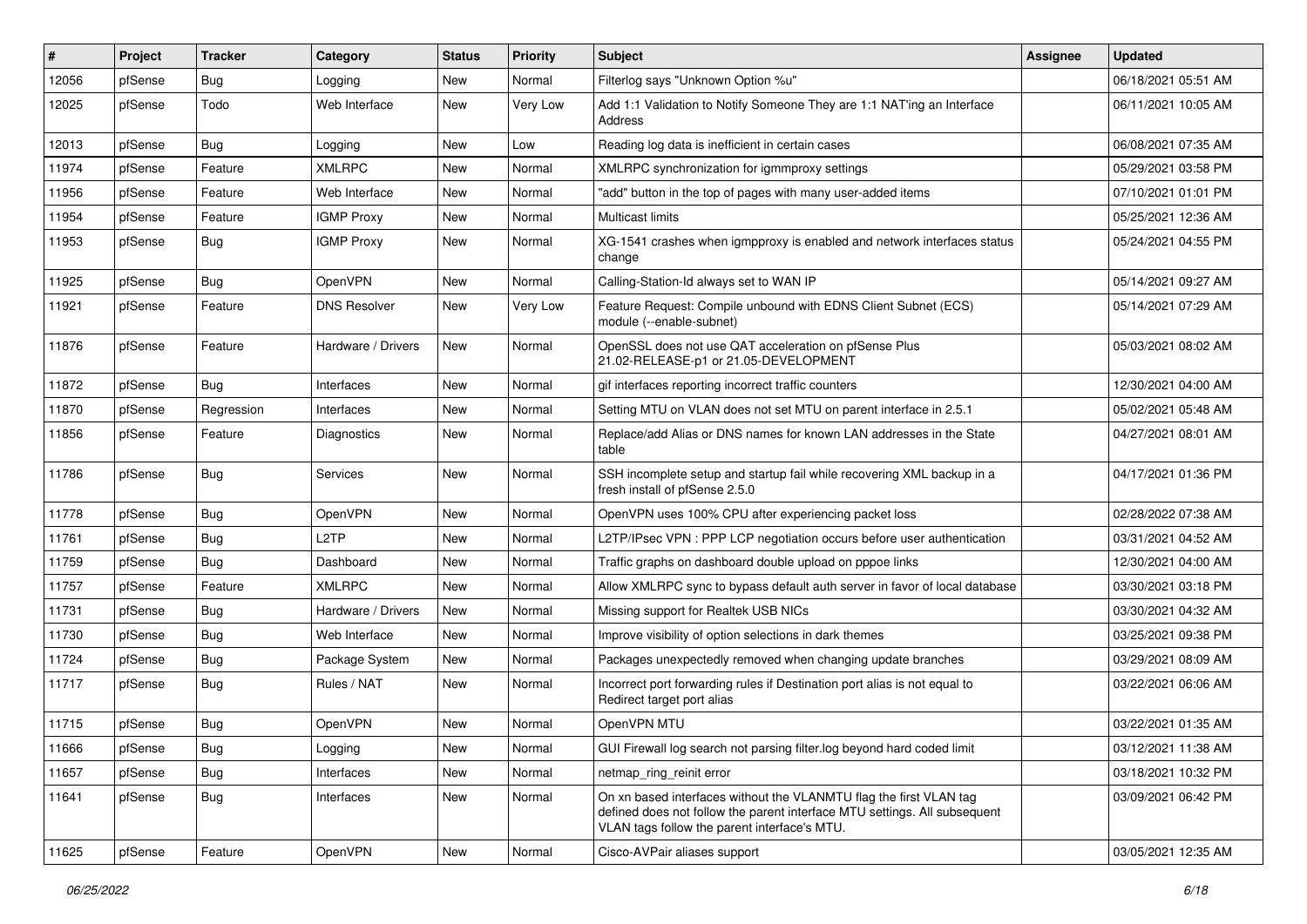| $\#$  | Project | <b>Tracker</b> | Category                | <b>Status</b> | <b>Priority</b> | <b>Subject</b>                                                                                                                   | <b>Assignee</b> | <b>Updated</b>      |
|-------|---------|----------------|-------------------------|---------------|-----------------|----------------------------------------------------------------------------------------------------------------------------------|-----------------|---------------------|
| 11619 | pfSense | Bug            | Upgrade                 | New           | Normal          | Unable to upgrade 2.4.4-p3 to 2.5/21.02-p1                                                                                       |                 | 08/15/2021 10:00 AM |
| 11604 | pfSense | Feature        | WireGuard               | New           | Normal          | WireGuard Dynamic Listen Port Randomization                                                                                      |                 | 03/19/2021 10:59 AM |
| 11588 | pfSense | Feature        | WireGuard               | New           | Low             | Automatically suggest next IP address in Wireguard interface subnet when<br>creating a peer                                      |                 | 12/22/2021 03:35 AM |
| 11566 | pfSense | Bug            | Web Interface           | <b>New</b>    | Low             | Firewall Maximum Table Entries "default size" is whatever is entered                                                             |                 | 02/27/2021 10:01 AM |
| 11556 | pfSense | <b>Bug</b>     | Rules / NAT             | New           | Normal          | Kill all states associated with a NAT address                                                                                    |                 | 03/19/2021 10:29 AM |
| 11548 | pfSense | Bug            | Rules / NAT             | New           | Normal          | "rule expands to no valid combination" error from port forward automatic<br>rule mixing IPv4 and IPv6 elements                   |                 | 02/27/2021 03:18 PM |
| 11541 | pfSense | Bug            | OpenVPN                 | <b>New</b>    | Normal          | OpenVPN status does not work properly when set to TCP and Concurrent<br>Connections $= 1$                                        |                 | 03/02/2021 02:27 PM |
| 11503 | pfSense | Bug            | OpenVPN                 | <b>New</b>    | Normal          | Using multiple authentication backends on an OpenVPN server fails                                                                |                 | 02/23/2021 12:23 PM |
| 11473 | pfSense | <b>Bug</b>     | Web Interface           | New           | Normal          | System Activity shows invalid data on SG-3100                                                                                    |                 | 02/19/2021 08:12 PM |
| 11440 | pfSense | Feature        | Web Interface           | <b>New</b>    | Low             | Expand collapsed sections by clicking anywhere on header                                                                         |                 | 10/28/2021 01:35 PM |
| 11438 | pfSense | Feature        | Hardware / Drivers      | New           | Low             | Allow multiple cryptographic accelerator modules to be loaded at the same<br>time                                                |                 | 02/18/2021 12:40 PM |
| 11430 | pfSense | <b>Bug</b>     | Interfaces              | <b>New</b>    | Normal          | PHP console spam after Assigning Interfaces                                                                                      |                 | 10/09/2021 10:37 AM |
| 11429 | pfSense | Bug            | Web Interface           | New           | Normal          | System Log / Settings form activates "Reset Log Files" button on enter                                                           |                 | 10/28/2021 01:35 PM |
| 11418 | pfSense | Bug            | <b>IPsec</b>            | New           | <b>Very Low</b> | 'NAT-T: Force' is broken for IPv6 IPsec                                                                                          |                 | 02/16/2021 08:25 AM |
| 11412 | pfSense | Bug            | Interfaces              | New           | Normal          | LLDPD Package Doesn't Work with Switchports                                                                                      |                 | 02/12/2021 08:12 PM |
| 11379 | pfSense | Feature        | Captive Portal          | <b>New</b>    | Normal          | Template Roll Printer                                                                                                            |                 | 02/07/2021 05:26 AM |
| 11369 | pfSense | Feature        | <b>Operating System</b> | <b>New</b>    | Low             | add Enabling IPv6 Source Address Validation support                                                                              |                 | 02/04/2021 10:03 AM |
| 11363 | pfSense | <b>Bug</b>     | Installer               | New           | Normal          | Clean Install 2.5.0 fails due to hardware incompability                                                                          |                 | 02/04/2021 11:06 AM |
| 11335 | pfSense | Bug            | Interfaces              | <b>New</b>    | Normal          | Spoofing the MAC on a LAGG interface does not work for some NIC types.                                                           |                 | 01/29/2021 09:10 AM |
| 11324 | pfSense | Feature        | Logging                 | New           | Normal          | Separate syslog "Remote log servers" Parameters                                                                                  |                 | 01/27/2021 10:47 AM |
| 11302 | pfSense | Feature        | WireGuard               | New           | Normal          | WireGuard XMLRPC sync                                                                                                            |                 | 03/19/2021 10:59 AM |
| 11280 | pfSense | Todo           | WireGuard               | <b>New</b>    | Normal          | Add WireGuard to ALTQ list                                                                                                       |                 | 04/27/2021 12:32 PM |
| 11270 | pfSense | Feature        | VPN (Multiple Types)    | New           | Low             | Consider integrating Nebula mesh VPN                                                                                             |                 | 01/20/2021 03:34 PM |
| 11268 | pfSense | <b>Bug</b>     | Web Interface           | New           | Normal          | Cookie named 'id' prevents Edit form fields being set properly                                                                   |                 | 09/03/2021 06:16 AM |
| 11262 | pfSense | Feature        | Rules / NAT             | New           | Normal          | Time Based Rules - selects all days in the current month                                                                         |                 | 04/27/2021 12:32 PM |
| 11257 | pfSense | Feature        | Upgrade                 | New           | Normal          | Installed Packages: Update all button                                                                                            |                 | 01/18/2021 10:45 AM |
| 11243 | pfSense | Feature        | Interfaces              | New           | Normal          | individual pfctl snort2c tables per interface only blocking IPs for specific<br>interface when a rule triggers in snort/suricata |                 | 01/14/2021 03:02 PM |
| 11232 | pfSense | Bug            | <b>Operating System</b> | New           | Normal          | Fix pfSense_fsync                                                                                                                |                 | 01/08/2021 08:53 AM |
| 11213 | pfSense | Feature        | Gateways                | New           | Low             | Option to mark gateway as down directly from Table                                                                               |                 | 01/03/2021 07:09 AM |
| 11203 | pfSense | Bug            | Certificates            | New           | Normal          | certificate manager very slow                                                                                                    |                 | 12/31/2020 11:57 AM |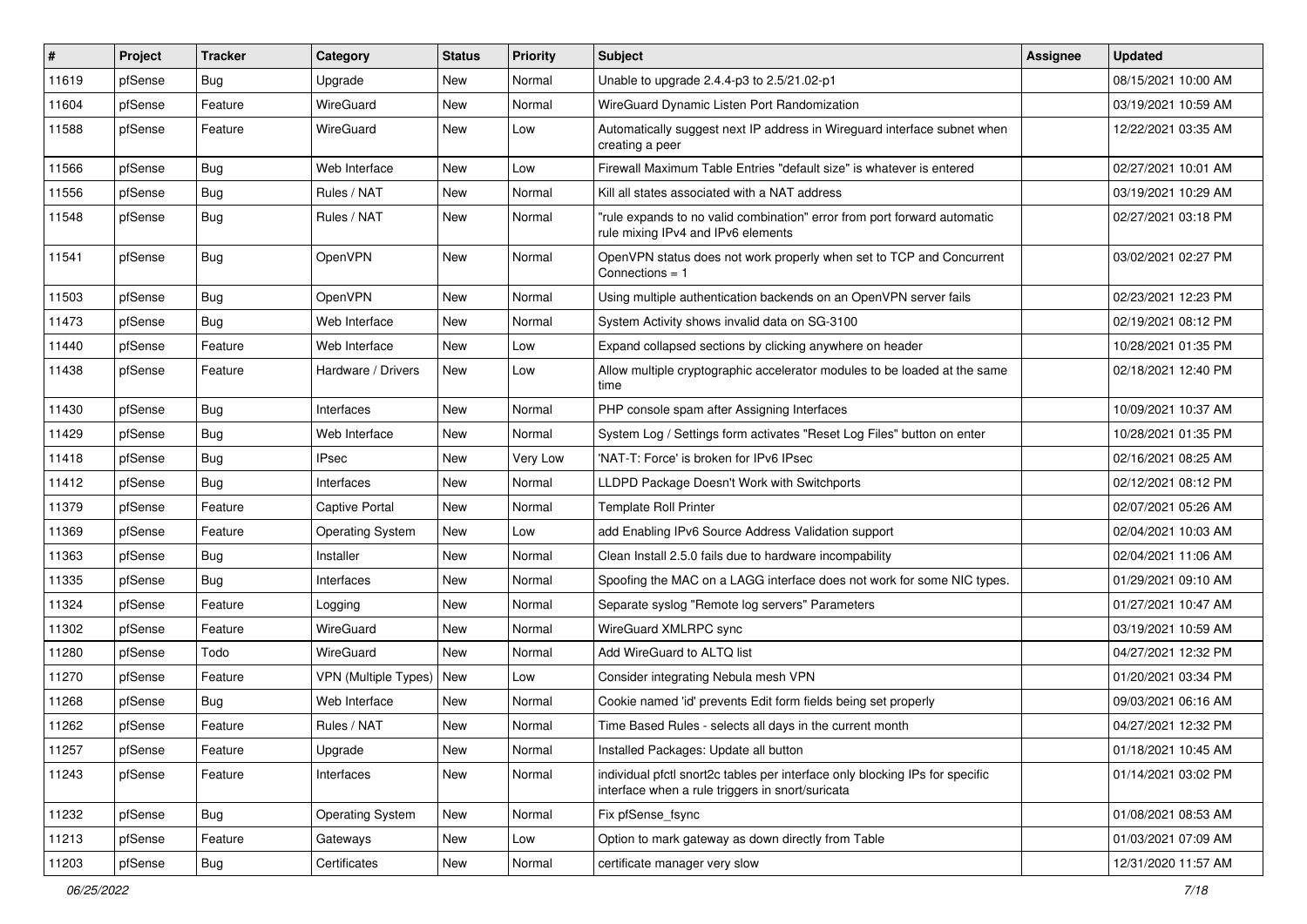| ∦     | Project | <b>Tracker</b> | Category                        | <b>Status</b> | <b>Priority</b> | Subject                                                                                      | Assignee | <b>Updated</b>      |
|-------|---------|----------------|---------------------------------|---------------|-----------------|----------------------------------------------------------------------------------------------|----------|---------------------|
| 11189 | pfSense | Feature        | Captive Portal                  | <b>New</b>    | Normal          | Captive Portal - Tarpit option                                                               |          | 12/23/2020 06:44 PM |
| 11184 | pfSense | Bug            | FreeBSD                         | New           | Normal          | PF: State policy cannot be configurable                                                      |          | 02/09/2021 02:43 AM |
| 11177 | pfSense | Bug            | Dynamic DNS                     | New           | Normal          | DDNSv6 not using Check IP Services                                                           |          | 12/21/2020 05:02 AM |
| 11169 | pfSense | Feature        | Interfaces                      | New           | Very Low        | Changing interface index order                                                               |          | 12/17/2020 05:44 AM |
| 11149 | pfSense | Bug            | <b>DHCP Relay</b>               | New           | Normal          | DHCP relay won't start with DHCP server behind gateway                                       |          | 03/22/2021 05:13 AM |
| 11147 | pfSense | Bug            | Dynamic DNS                     | New           | Normal          | Domeneshop DynDNS IPv4 and IPv6                                                              |          | 12/09/2020 11:47 PM |
| 11139 | pfSense | Documentation  | Interfaces                      | New           | Normal          | <b>Bridges and VLANs</b>                                                                     |          | 12/07/2020 12:32 PM |
| 11110 | pfSense | Bug            | Backup / Restore                | New           | Normal          | Backup file should be checked before restoring a specific area                               |          | 12/05/2020 02:50 PM |
| 11093 | pfSense | Bug            | Wireless                        | New           | Low             | ral(4) driver non-functional in arm64                                                        |          | 11/21/2020 10:45 AM |
| 11084 | pfSense | Feature        | Dynamic DNS                     | <b>New</b>    | Normal          | Dynamic DNS include option to specify virtual IP addresses                                   |          | 11/19/2020 01:26 PM |
| 11056 | pfSense | Feature        | Interfaces                      | New           | Normal          | Add option to disable flow-control on interfaces in GUI                                      |          | 11/11/2020 04:41 PM |
| 11004 | pfSense | Feature        | DHCP (IPv4)                     | <b>New</b>    | Low             | DHCP reservations with no IP address show entries in DHCP leases                             |          | 10/26/2020 07:22 AM |
| 10995 | pfSense | Feature        | <b>Operating System</b>         | New           | Low             | Remove VMware MSI-X from the PCI blacklist.                                                  |          | 10/20/2020 11:40 AM |
| 10980 | pfSense | Bug            | <b>Operating System</b>         | New           | Normal          | rc.local is executed at login by rc.initial, and not at boot time.                           |          | 10/19/2020 09:39 AM |
| 10962 | pfSense | Feature        | Dynamic DNS                     | New           | Normal          | Add Cpanel support for Dynamic DNS Clients                                                   |          | 12/28/2020 01:56 PM |
| 10952 | pfSense | Bug            | Rules / NAT                     | New           | Low             | Inconsistency in Subnet Defaults Between Firewall Rules and Interface<br>Address Assignments |          | 10/09/2020 12:50 PM |
| 10918 | pfSense | Feature        | Aliases / Tables                | New           | Low             | IP Aliases de-duplication                                                                    |          | 12/13/2020 11:37 PM |
| 10890 | pfSense | Feature        | Interfaces                      | New           | Normal          | Allow multiple assigned interfaces to track status of a single switch port                   |          | 09/14/2020 07:20 AM |
| 10843 | pfSense | Feature        | Authentication                  | New           | Normal          | Allow user manager settings to specify multiple authentication servers                       |          | 01/13/2022 07:22 AM |
| 10839 | pfSense | Feature        | <b>Traffic Shaper</b><br>(ALTQ) | New           | Normal          | Add popular messengers to the Traffic Shaper Wizard                                          |          | 08/18/2020 10:07 AM |
| 10833 | pfSense | Bug            | Configuration<br>Backend        | New           | Normal          | unbound exits on configuration error when link status flaps on LAN interface                 |          | 08/13/2020 11:53 PM |
| 10822 | pfSense | Bug            | DHCP (IPv6)                     | New           | Normal          | Deprecated IPv6 prefix won't be announced as deprecated to clients                           |          | 08/10/2020 09:23 AM |
| 10805 | pfSense | Feature        | Hardware / Drivers              | New           | Normal          | Intel QAT (QuickAssist) encryption support for PfSense                                       |          | 07/31/2020 03:13 PM |
| 10802 | pfSense | Feature        | DHCP (IPv4)                     | New           | Very Low        | Seperator for DHCP Static Mapped leases                                                      |          | 07/31/2020 10:30 AM |
| 10765 | pfSense | <b>Bug</b>     | Authentication                  | New           | Normal          | Ampersands in Idap extended query are escaped twice                                          |          | 09/02/2020 07:55 AM |
| 10732 | pfSense | Feature        | High Availability               | New           | Very Low        | Warning banner for secondary HA node                                                         |          | 12/23/2021 03:34 AM |
| 10731 | pfSense | Feature        | XMLRPC                          | New           | Very Low        | XML-sync primary/secondary config flag                                                       |          | 07/06/2020 03:52 PM |
| 10729 | pfSense | <b>Bug</b>     | Package System                  | New           | Normal          | Certificate verification failed for pkg.freebsd.org                                          |          | 07/05/2020 01:12 AM |
| 10726 | pfSense | <b>Bug</b>     | Rules / NAT                     | New           | Normal          | Sticky-connections option is bugged - sticky-address cannot be redefined                     |          | 11/12/2020 10:12 AM |
| 10718 | pfSense | Feature        | Notifications                   | New           | Normal          | Email notifications - add new field to enter a from: name                                    |          | 07/01/2020 09:08 AM |
| 10715 | pfSense | Bug            | <b>DHCP Relay</b>               | New           | Normal          | DHCPv6 relay always uses the "first" IPv6 address of an interface                            |          | 06/29/2020 05:01 AM |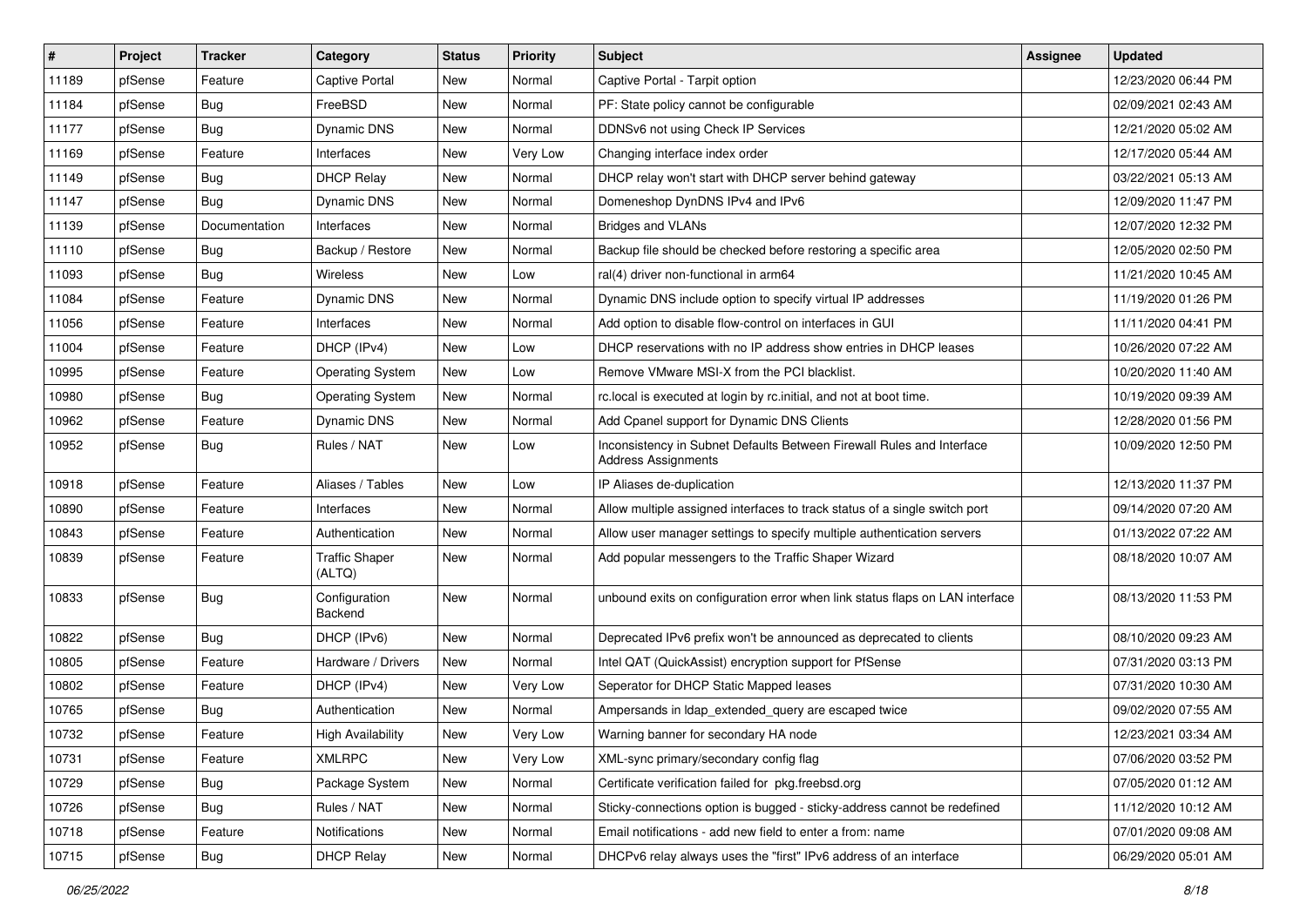| #     | Project | <b>Tracker</b> | Category                     | <b>Status</b> | <b>Priority</b> | Subject                                                                                                         | <b>Assignee</b> | <b>Updated</b>      |
|-------|---------|----------------|------------------------------|---------------|-----------------|-----------------------------------------------------------------------------------------------------------------|-----------------|---------------------|
| 10714 | pfSense | <b>Bug</b>     | DHCP (IPv6)                  | New           | Normal          | radvd only gives out the prefix of the "first" IPv6 address of an interface                                     |                 | 10/06/2020 01:03 PM |
| 10712 | pfSense | Bug            | Rules / NAT                  | New           | Normal          | "default allow LAN IPv6 to any" rule does not work right after boot when<br>using IPv6 PD                       |                 | 06/30/2020 12:17 AM |
| 10701 | pfSense | Bug            | Web Interface                | New           | Very Low        | Firewall Log too wide with Rule Description Column                                                              |                 | 06/25/2020 07:36 AM |
| 10690 | pfSense | <b>Bug</b>     | Installer                    | <b>New</b>    | Low             | Not possible to make UFS install on ZFS formatted drive                                                         |                 | 04/21/2022 12:39 PM |
| 10671 | pfSense | Bug            | <b>Operating System</b>      | New           | Normal          | pfsense 2.4.5 1 does not boot on Gen2 2012R2 HyperV VM                                                          |                 | 05/09/2021 06:39 AM |
| 10651 | pfSense | Feature        | OpenVPN                      | <b>New</b>    | Normal          | Remove/replace deprecated OpenVPN options                                                                       |                 | 06/10/2020 11:32 AM |
| 10645 | pfSense | Feature        | Package System               | New           | Very Low        | Choosing active repo after restoring config but before starting pkgs<br>auto-installing                         |                 | 09/22/2020 01:04 PM |
| 10624 | pfSense | Bug            | <b>DNS Resolver</b>          | New           | Normal          | Unbound configuration memory leak with python module + register DHCP<br>leases active                           |                 | 02/26/2021 10:27 AM |
| 10584 | pfSense | Bug            | Hardware / Drivers           | New           | Normal          | SG-3100 with M.2: shutdown instead of reboot                                                                    |                 | 07/21/2020 03:08 AM |
| 10581 | pfSense | Feature        | Logging                      | <b>New</b>    | Normal          | Provide ability to disable nginx access logging to remote syslog server                                         |                 | 05/21/2020 08:36 PM |
| 10544 | pfSense | Bug            | User Manager /<br>Privileges | New           | Normal          | It's not possible to add a user to group operator using the gui                                                 |                 | 04/21/2022 12:39 PM |
| 10530 | pfSense | Bug            | Upgrade                      | New           | Normal          | Convert config version to be based on product version                                                           |                 | 04/21/2022 12:39 PM |
| 10514 | pfSense | Feature        | Web Interface                | New           | Normal          | Add to every page an unparsed Notes field for administrative reference                                          |                 | 04/30/2020 06:32 PM |
| 10513 | pfSense | <b>Bug</b>     | Rules / NAT                  | <b>New</b>    | Normal          | State issues with policy routing and HA failover                                                                |                 | 04/21/2022 12:39 PM |
| 10493 | pfSense | <b>Bug</b>     | <b>IPsec</b>                 | New           | Normal          | filter_get_vpns_list() issues                                                                                   |                 | 05/06/2020 01:07 AM |
| 10468 | pfSense | Feature        | Web Interface                | New           | Normal          | Allow to download log files from WebGUI                                                                         |                 | 04/17/2020 06:17 AM |
| 10467 | pfSense | Feature        | Notifications                | <b>New</b>    | Very Low        | Email alert functionality for system health                                                                     |                 | 05/21/2020 06:02 AM |
| 10464 | pfSense | Todo           | Upgrade                      | New           | Low             | Disallow package updates when a system update is available                                                      |                 | 04/21/2022 12:39 PM |
| 10446 | pfSense | Feature        | Rules / NAT                  | New           | Very Low        | VIP address is not shown in firewall rules                                                                      |                 | 06/09/2022 02:07 PM |
| 10404 | pfSense | Feature        | <b>NTPD</b>                  | New           | Normal          | Consider using chrony for NTP services                                                                          |                 | 11/23/2021 06:59 PM |
| 10401 | pfSense | Feature        | Dashboard                    | New           | Normal          | Request: ability to sort/separate stopped/running Service(s) on Dashboard<br>-> Services Status widget          |                 | 03/31/2020 04:48 PM |
| 10395 | pfSense | Feature        | Dashboard                    | New           | Low             | Add Dashboard System Information support for more PC Engines APU<br>boards                                      |                 | 02/17/2022 01:02 AM |
| 10352 | pfSense | Bug            | Authentication               | New           | Very Low        | RADIUS authentication fails with MSCHAPv1 or MSCHAPv2 when<br>passwords contain international characters        |                 | 06/20/2022 04:04 PM |
| 10345 | pfSense | Feature        | DHCP (IPv4)                  | New           | Normal          | DHCP lease distinction between online and offline                                                               |                 | 03/16/2020 07:56 AM |
| 10342 | pfSense | Bug            | <b>DNS Resolver</b>          | New           | Normal          | Unbound domain overrides stop resolving periodically. They only resume<br>after the service has been restarted. |                 | 03/13/2020 10:35 AM |
| 10325 | pfSense | Bug            | Notifications                | New           | Normal          | System/Advanced/Notifications/E-Mail - SMTP Notification E-Mail auth<br>password Unexpected Bahaviour           |                 | 10/30/2020 08:17 AM |
| 10312 | pfSense | Feature        | Rules / NAT                  | New           | Low             | Reordering of NAT rules without dragging                                                                        |                 | 03/03/2020 07:28 AM |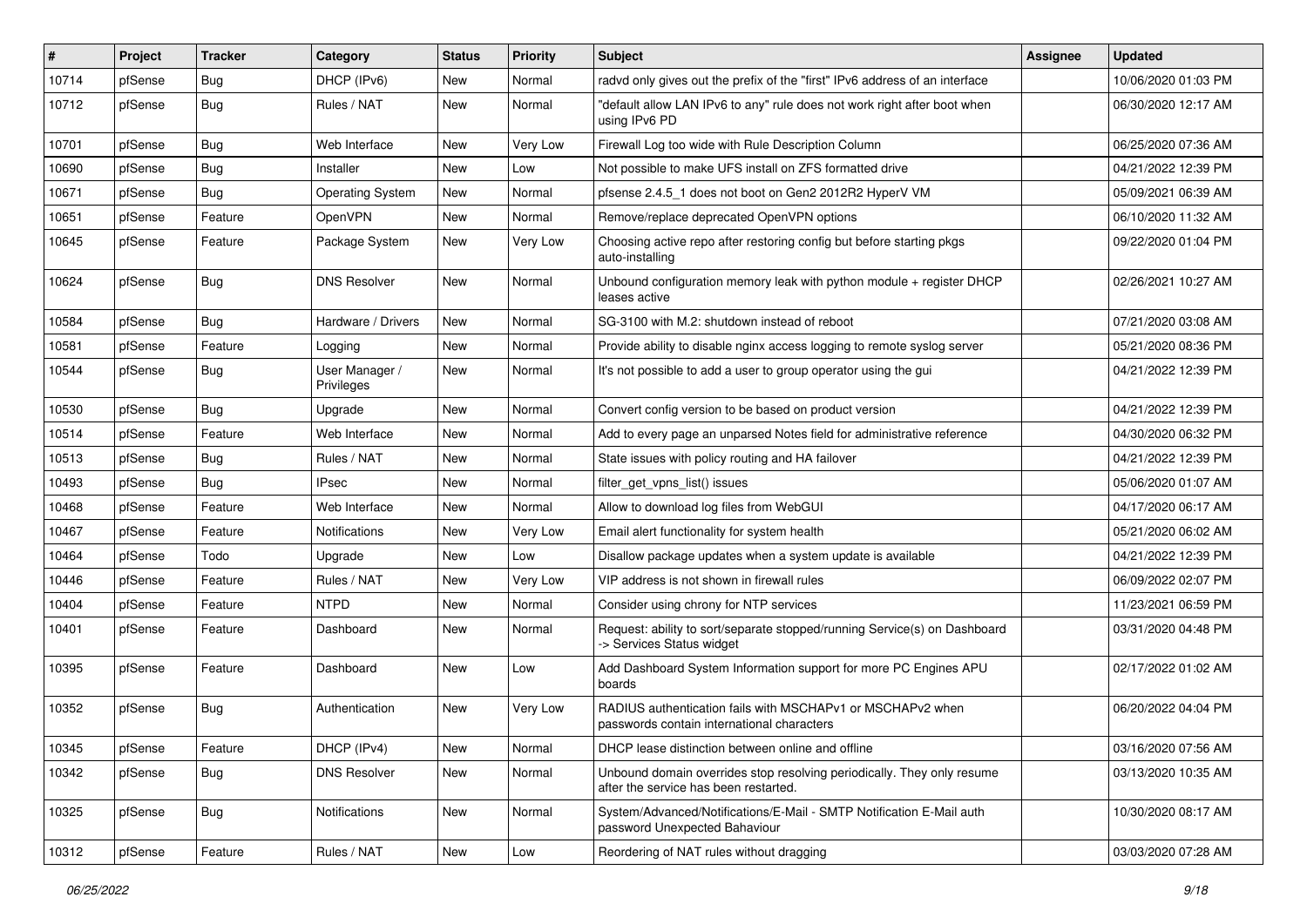| ∦     | Project | <b>Tracker</b> | Category                | <b>Status</b> | <b>Priority</b> | Subject                                                                                                           | Assignee | <b>Updated</b>      |
|-------|---------|----------------|-------------------------|---------------|-----------------|-------------------------------------------------------------------------------------------------------------------|----------|---------------------|
| 10311 | pfSense | Bug            | OpenVPN                 | New           | Normal          | Too low net.link.ifqmaxlen causes packet drop under load when using<br>OpenVPN inside bridge interface under load |          | 08/10/2021 03:10 AM |
| 10310 | pfSense | Bug            | Upgrade                 | New           | Normal          | Systems with low RAM and several packages may temporarily fail to load<br>large tables after an upgrade           |          | 03/03/2020 07:55 AM |
| 10290 | pfSense | Feature        | Aliases / Tables        | New           | Very Low        | Firewall Aliases Add button on top of list                                                                        |          | 07/10/2021 01:03 PM |
| 10280 | pfSense | Feature        | Dashboard               | New           | Low             | <b>DHCP Leases widget</b>                                                                                         |          | 11/07/2020 09:18 PM |
| 10277 | pfSense | Bug            | Web Interface           | New           | Normal          | Sorting the log entries does not use year value                                                                   |          | 02/24/2020 07:46 AM |
| 10271 | pfSense | Bug            | Web Interface           | New           | Normal          | Large number of VLAN/LANs make "Interfaces" menu hard to access                                                   |          | 02/20/2020 04:46 AM |
| 10258 | pfSense | Feature        | Certificates            | New           | Very Low        | allow to sign CA                                                                                                  |          | 02/20/2020 04:20 AM |
| 10250 | pfSense | Feature        | DHCP (IPv4)             | New           | Very Low        | DHCP lease view by interface                                                                                      |          | 02/11/2020 07:47 AM |
| 10238 | pfSense | Feature        | <b>Operating System</b> | New           | Very Low        | Periodic Scrub of ZFS filesystem                                                                                  |          | 12/31/2020 03:02 PM |
| 10237 | pfSense | Feature        | Upgrade                 | New           | Normal          | Take ZFS snapshot on Upgrade                                                                                      |          | 04/07/2020 03:58 PM |
| 10223 | pfSense | Feature        | Interfaces              | <b>New</b>    | Normal          | Add the ability to create additional loopback interfaces                                                          |          | 12/15/2020 04:35 PM |
| 10204 | pfSense | Feature        | Interfaces              | New           | Low             | Possible clarification of Track IPv6 Interface Subnet ID                                                          |          | 01/23/2020 01:04 PM |
| 10150 | pfSense | Bug            | <b>IGMP Proxy</b>       | New           | Normal          | IGMP Proxy does not scale to hundreds of streams                                                                  |          | 01/03/2020 02:56 AM |
| 10144 | pfSense | Feature        | Web Interface           | New           | Low             | Default Sort Order, DHCP Leases                                                                                   |          | 12/31/2019 06:47 PM |
| 10143 | pfSense | <b>Bug</b>     | <b>DNS Resolver</b>     | New           | Normal          | System hostname DNS entry is assigned to the wrong IP on multi-wan<br>setups                                      |          | 12/31/2019 02:33 PM |
| 10137 | pfSense | Feature        | Package System          | <b>New</b>    | Normal          | net-mgmt/arpwatch: Update to 3.0                                                                                  |          | 12/30/2019 05:16 PM |
| 10000 | pfSense | Bug            | Dynamic DNS             | New           | Normal          | Azure Dynamic DNS A and AAAA Records for Apex Zone                                                                |          | 03/31/2020 09:03 AM |
| 9942  | pfSense | Feature        | <b>Operating System</b> | New           | Normal          | Give pfSense the possibility to change the keyboard Layout for console<br>users                                   |          | 01/22/2021 02:33 AM |
| 9937  | pfSense | Feature        | Authentication          | <b>New</b>    | Normal          | OpenVPN Login User Privilege                                                                                      |          | 11/29/2019 08:46 AM |
| 9887  | pfSense | Bug            | Rules / NAT             | New           | Low             | Rule separator positions change when deleting multiple rules                                                      |          | 05/10/2022 03:11 PM |
| 9876  | pfSense | Feature        | <b>Operating System</b> | <b>New</b>    | Normal          | PFsense on KVM: Web interface hint to disable "Hardware Checksum<br>Offloading"                                   |          | 07/03/2020 07:11 AM |
| 9857  | pfSense | Feature        | <b>IPsec</b>            | <b>New</b>    | Normal          | IPsec Down/Up SMTP Notifications                                                                                  |          | 08/31/2021 08:07 AM |
| 9838  | pfSense | Feature        | OpenVPN                 | New           | Normal          | PKCS11 support                                                                                                    |          | 10/20/2019 02:12 PM |
| 9837  | pfSense | <b>Bug</b>     | Interfaces              | <b>New</b>    | Very Low        | ipv6 is not completely disabled on the interfaces                                                                 |          | 10/24/2019 01:16 AM |
| 9805  | pfSense | <b>Bug</b>     | Dynamic DNS             | New           | Normal          | dynDNS cloudflare multiple entries                                                                                |          | 10/02/2019 04:51 PM |
| 9800  | pfSense | Feature        | Hardware / Drivers      | New           | Normal          | Add toggle for net.isr.dispatch=deferred in GUI                                                                   |          | 09/29/2019 06:18 AM |
| 9775  | pfSense | Feature        | Backup / Restore        | New           | Normal          | AutoConfigBackup - Rolling per day/hour cap on changes, retention policy                                          |          | 09/20/2019 09:19 AM |
| 9755  | pfSense | <b>Bug</b>     | Package System          | New           | Very Low        | package description wrong link<br>https://www.freshports.org/security/openvpn-client-export                       |          | 09/13/2019 07:22 AM |
| 9737  | pfSense | Bug            | <b>Traffic Graphs</b>   | New           | Normal          | traffic-graphs is shows incorrect units inside the chart                                                          |          | 09/09/2019 06:35 AM |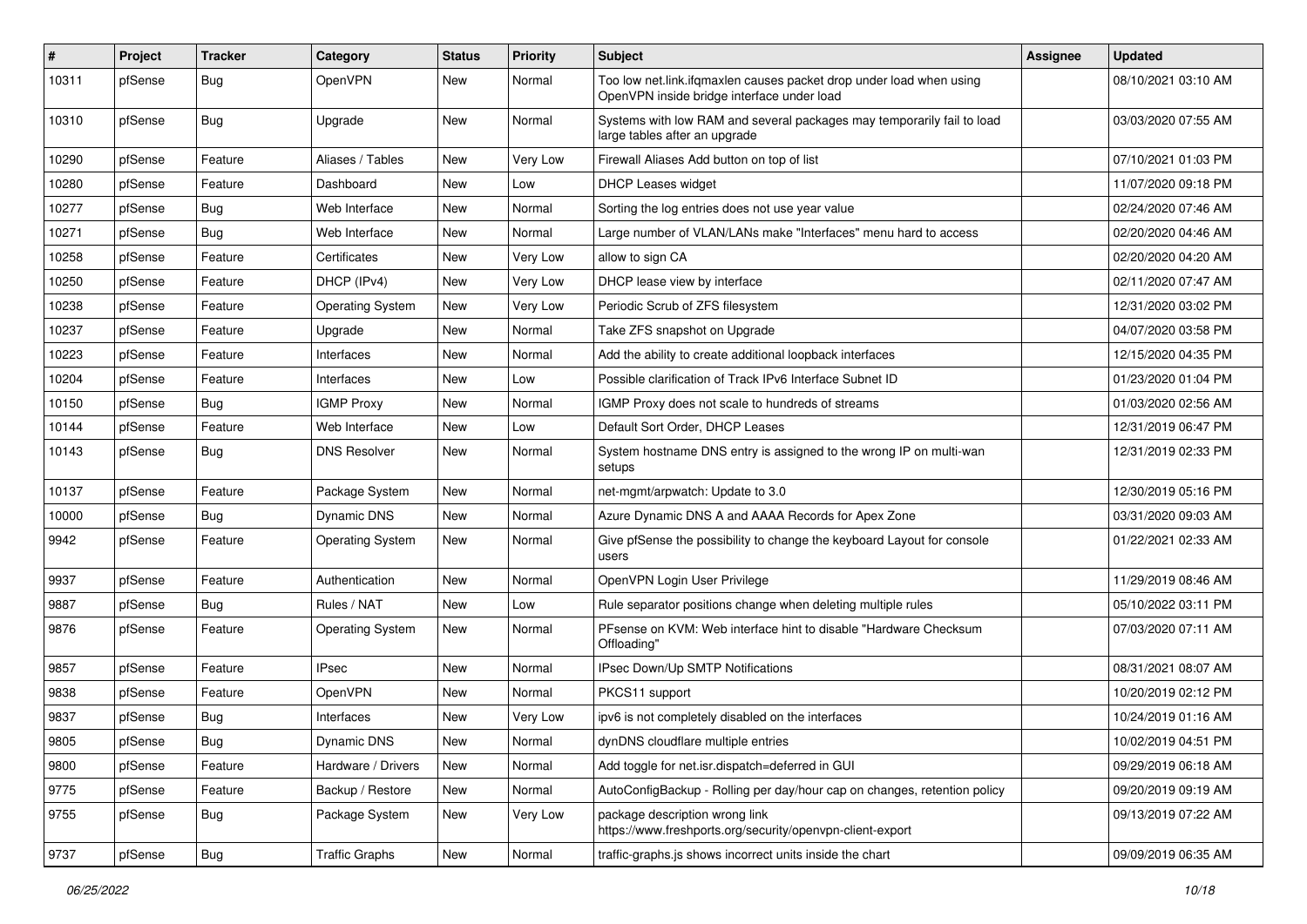| $\vert$ # | Project | <b>Tracker</b> | Category                     | <b>Status</b> | <b>Priority</b> | Subject                                                                                                              | Assignee | <b>Updated</b>      |
|-----------|---------|----------------|------------------------------|---------------|-----------------|----------------------------------------------------------------------------------------------------------------------|----------|---------------------|
| 9732      | pfSense | Feature        | DHCP (IPv4)                  | New           | Normal          | System UTC time offset in DHCP Option 2                                                                              |          | 09/06/2019 08:39 PM |
| 9718      | pfSense | Feature        | Diagnostics                  | New           | Low             | Make diag_states_summary table sortable                                                                              |          | 10/06/2020 09:12 AM |
| 9717      | pfSense | Feature        | Web Interface                | New           | Low             | Search box for pfsense?                                                                                              |          | 07/05/2020 02:14 PM |
| 9698      | pfSense | Bug            | <b>RRD Graphs</b>            | <b>New</b>    | Normal          | Monitoring graphs do not retain state after auto-refresh                                                             |          | 08/26/2019 02:09 AM |
| 9690      | pfSense | Bug            | Interfaces                   | <b>New</b>    | Normal          | Ethernet flow control should be disabled by default                                                                  |          | 08/19/2019 06:45 PM |
| 9680      | pfSense | Feature        | <b>DHCP Relay</b>            | New           | Normal          | Seperate DHCP Server and relay per interface                                                                         |          | 02/27/2020 10:47 AM |
| 9677      | pfSense | Bug            | Dashboard                    | New           | Normal          | Dashboard hangs when widget needs data from a remote host which is<br>down                                           |          | 08/13/2019 09:15 AM |
| 9664      | pfSense | Bug            | Dynamic DNS                  | New           | Normal          | DynDNS and Dual-wan problem with CloudFlare (works with No-Ip)                                                       |          | 08/03/2019 10:00 AM |
| 9654      | pfSense | Bug            | <b>DNS Resolver</b>          | New           | Normal          | After reboot, the DNS resolver must be restarted before it will advertise the<br>ipv6 DNS address of the router.     |          | 11/20/2020 03:12 AM |
| 9650      | pfSense | Bug            | Gateways                     | <b>New</b>    | Normal          | IPv6 connection drops (ir-)regular on Kabelvodafone (German cable ISP)                                               |          | 07/27/2019 07:14 AM |
| 9633      | pfSense | Feature        | PPPoE Server                 | New           | Normal          | PPPoE/L2TP Server Status Page                                                                                        |          | 10/09/2021 12:05 PM |
| 9627      | pfSense | Feature        | Captive Portal               | New           | Normal          | Captive Portal only shows authenticated users                                                                        |          | 08/14/2019 02:48 PM |
| 9626      | pfSense | Bug            | Web Interface                | New           | Normal          | When deny write permission is assigned to a user, there is no error<br>feedback if the user tries to write something |          | 11/13/2020 07:25 PM |
| 9621      | pfSense | Feature        | User Manager /<br>Privileges | New           | Normal          | More convenient deletion of single user privileges                                                                   |          | 07/09/2019 03:09 AM |
| 9617      | pfSense | Feature        | <b>PPP</b> Interfaces        | New           | Normal          | PPPoE Static IP Configuration in GUI                                                                                 |          | 10/15/2021 08:52 PM |
| 9591      | pfSense | Feature        | Rules / NAT                  | New           | Normal          | Add under firewall rules a search box                                                                                |          | 08/14/2019 02:39 PM |
| 9585      | pfSense | Bug            | Interfaces                   | <b>New</b>    | Normal          | 6RD: Unable to reach hosts on within same 6rd-domain                                                                 |          | 08/14/2019 02:39 PM |
| 9575      | pfSense | Feature        | DHCP (IPv6)                  | New           | Very Low        | RFC 7078 - Distributing Address Selection Policy Using DHCPv6                                                        |          | 08/14/2019 02:39 PM |
| 9574      | pfSense | Feature        | Package System               | New           | Normal          | Show changelog at package upgrade                                                                                    |          | 06/02/2019 04:35 AM |
| 9566      | pfSense | Bug            | <b>Traffic Graphs</b>        | New           | Normal          | Traffic graph displays traffic incorrectly                                                                           |          | 11/18/2019 07:54 AM |
| 9544      | pfSense | Feature        | Routing                      | <b>New</b>    | Normal          | Enable RADIX_MPATH                                                                                                   |          | 04/21/2022 12:39 PM |
| 9536      | pfSense | Feature        | DHCP (IPv6)                  | New           | Normal          | Support dynamic prefix in DHCPv6 Server                                                                              |          | 05/25/2022 04:27 AM |
| 9504      | pfSense | Bug            | Dynamic DNS                  | New           | Normal          | Multiple Dynamic DNS update notifications for the same interface, not<br>differentiated by the hostname              |          | 05/07/2019 07:46 AM |
| 9485      | pfSense | Bug            | User Manager /<br>Privileges | New           | Normal          | password match error on system_usermanager causes Group membership<br>to be reset.                                   |          | 04/26/2019 08:52 AM |
| 9464      | pfSense | Feature        | Interfaces                   | New           | Normal          | Marvell 6000 -- netgate hardware (e.g.: XG-7100, XG-3100) internal switch<br>LACP support                            |          | 04/08/2019 07:58 AM |
| 9453      | pfSense | Bug            | LAGG Interfaces              | New           | Normal          | VLAN Interfaces on LAGG get orphaned at boot                                                                         |          | 08/21/2019 11:16 AM |
| 9436      | pfSense | Feature        | <b>DNS Resolver</b>          | New           | Normal          | Unbound: enable dnstap support                                                                                       |          | 03/27/2019 07:54 PM |
| 9353      | pfSense | Bug            | Dashboard                    | New           | Low             | PHPSession errors from limited access to dashboard and widgets                                                       |          | 10/06/2020 09:31 AM |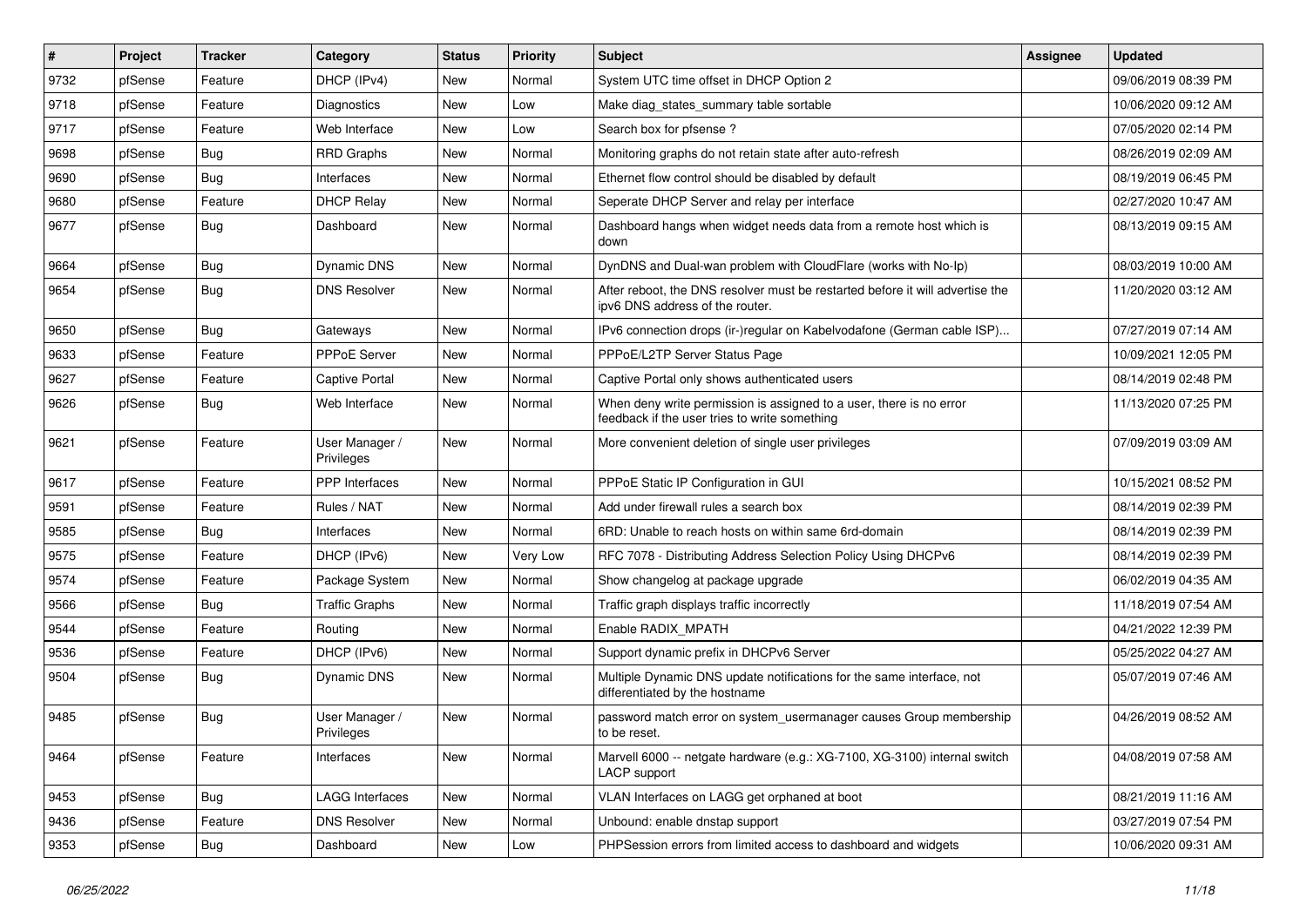| $\pmb{\#}$ | Project | <b>Tracker</b> | Category                     | <b>Status</b> | <b>Priority</b> | <b>Subject</b>                                                                                        | Assignee | <b>Updated</b>      |
|------------|---------|----------------|------------------------------|---------------|-----------------|-------------------------------------------------------------------------------------------------------|----------|---------------------|
| 9344       | pfSense | Bug            | <b>Translations</b>          | <b>New</b>    | Normal          | OpenVPN click NCP Algorithms will always go to DH Parameters website(in<br>Chinese-Taiwan)            |          | 10/21/2021 03:48 AM |
| 9343       | pfSense | Bug            | DHCP (IPv4)                  | <b>New</b>    | Normal          | diag arp.php times out with large DHCPD leases table                                                  |          | 08/14/2019 01:19 PM |
| 9338       | pfSense | Bug            | <b>IGMP Proxy</b>            | <b>New</b>    | Normal          | igmpproxy ignoring downstream vlan interface                                                          |          | 02/22/2019 03:48 AM |
| 9336       | pfSense | Feature        | Notifications                | <b>New</b>    | Very Low        | Make Dynamic DNS update notification e-mail optional                                                  |          | 02/18/2019 11:49 AM |
| 9295       | pfSense | <b>Bug</b>     | <b>PPPoE Server</b>          | <b>New</b>    | Very High       | IPv6 PD does not work with PPPOE (Server & Client)                                                    |          | 05/15/2022 10:53 AM |
| 9293       | pfSense | Feature        | Web Interface                | <b>New</b>    | Low             | Provide WebUI message (banner) prior to login                                                         |          | 08/14/2019 02:39 PM |
| 9288       | pfSense | Feature        | Authentication               | <b>New</b>    | Normal          | SSHGuard add pfSense signature in standard                                                            |          | 08/14/2019 01:19 PM |
| 9253       | pfSense | Feature        | User Manager /<br>Privileges | New           | Normal          | RFE: True View-Only WebCFG options                                                                    |          | 08/21/2019 09:21 AM |
| 9241       | pfSense | Bug            | Interfaces                   | New           | Normal          | Ethernet link cycles up/down if "auto-negotiate" is explicitly selected in<br>interface configuration |          | 12/31/2018 08:36 PM |
| 9226       | pfSense | Feature        | Web Interface                | <b>New</b>    | Normal          | zfs GUI functionality - alerts                                                                        |          | 12/31/2020 02:50 PM |
| 9222       | pfSense | Feature        | Authentication               | <b>New</b>    | Normal          | Add sshguard log when release an IP                                                                   |          | 08/14/2019 01:00 PM |
| 9192       | pfSense | Bug            | PPP Interfaces               | New           | Normal          | PPPoE daemon selects wrong interface                                                                  |          | 08/20/2019 10:05 AM |
| 9183       | pfSense | Bug            | LAGG Interfaces              | <b>New</b>    | Very Low        | OpenVPN Lagg Interface not working after restart or new start                                         |          | 08/21/2019 11:17 AM |
| 9179       | pfSense | <b>Bug</b>     | <b>NAT Reflection</b>        | New           | Normal          | NAT reflection fix implemented for #8604 is causing WebUI and XMLRPC to<br>fail on slave              |          | 03/27/2020 08:01 PM |
| 9167       | pfSense | Bug            | Rules / NAT                  | New           | Normal          | Some Important ICMPv6 Traffic Not Allowed by Default Rules                                            |          | 08/14/2019 01:00 PM |
| 9165       | pfSense | Feature        | Authentication               | <b>New</b>    | Normal          | only IPs can be added to sshguard whitelist                                                           |          | 04/21/2022 12:39 PM |
| 9156       | pfSense | Feature        | <b>OpenVPN</b>               | <b>New</b>    | Normal          | OpenVPN: Add tickbox for 'nopool' directive                                                           |          | 04/14/2020 01:45 PM |
| 9149       | pfSense | Bug            | Package System               | New           | Low             | Continued issues with /tmp and /var in RAM on 2.4                                                     |          | 11/24/2018 11:56 AM |
| 9140       | pfSense | Bug            | Logging                      | New           | Very Low        | Unexpected rule can be displayed when looking up filter log entry with<br>multiple matching rules     |          | 08/19/2019 02:56 PM |
| 9136       | pfSense | Bug            | DHCP (IPv6)                  | <b>New</b>    | High            | IPv6 Tracking Interfaces Lose IPv6 Address in Certain Cases                                           |          | 04/21/2022 12:39 PM |
| 9130       | pfSense | Feature        | DHCP (IPv4)                  | New           | Normal          | Request ID [#INC-16195]: DHCP - PXE Boot                                                              |          | 09/10/2020 01:39 PM |
| 9101       | pfSense | Bug            | <b>Traffic Graphs</b>        | <b>New</b>    | Normal          | Traffic Graphs/Dashboard Slows Downloads Being Performed by the Same<br>Firefox Browser               |          | 08/21/2019 09:18 AM |
| 9087       | pfSense | Bug            | <b>Traffic Graphs</b>        | <b>New</b>    | Normal          | Traffic Graph Widget Legend Not Updating                                                              |          | 08/14/2019 12:38 PM |
| 9063       | pfSense | Feature        | Dynamic DNS                  | New           | Normal          | Allow dynamic DNS client entry to specify which Check IP service to use                               |          | 10/24/2018 11:53 AM |
| 9060       | pfSense | Feature        | Logging                      | <b>New</b>    | Normal          | add rule name filtering field for firewall log viewer                                                 |          | 08/14/2019 12:38 PM |
| 9038       | pfSense | Feature        | Logging                      | <b>New</b>    | Normal          | Live view of any log file                                                                             |          | 08/19/2019 02:55 PM |
| 9037       | pfSense | <b>Bug</b>     | <b>DNS Resolver</b>          | New           | Normal          | Unbound not logging to syslog after reboot                                                            |          | 10/12/2018 05:09 AM |
| 9035       | pfSense | <b>Bug</b>     | Rules / NAT                  | <b>New</b>    | Normal          | Inactive Interfaces are Hidden in Firewall Rules                                                      |          | 08/14/2019 12:39 PM |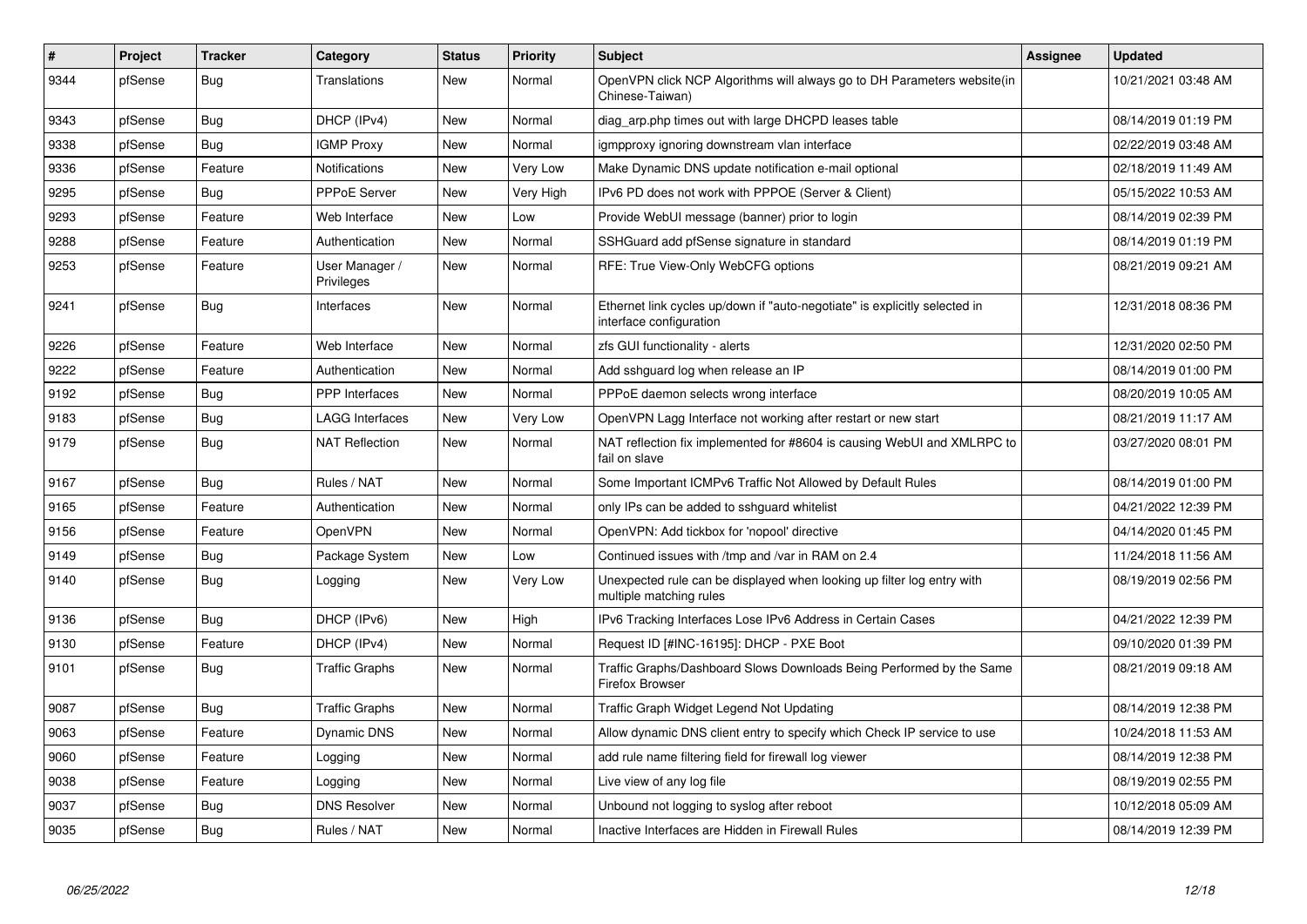| #    | Project | <b>Tracker</b> | Category                                        | <b>Status</b> | <b>Priority</b> | <b>Subject</b>                                                                                                               | <b>Assignee</b> | <b>Updated</b>      |
|------|---------|----------------|-------------------------------------------------|---------------|-----------------|------------------------------------------------------------------------------------------------------------------------------|-----------------|---------------------|
| 8963 | pfSense | <b>Bug</b>     | <b>Traffic Shaper</b><br>(Limiters)             | New           | Normal          | 2.4.4 Limiters don't work after CARP fail-over                                                                               |                 | 12/10/2018 06:40 AM |
| 8929 | pfSense | Feature        | Web Interface                                   | New           | Normal          | Scroll bar css dark theme                                                                                                    |                 | 08/14/2019 12:16 PM |
| 8879 | pfSense | Feature        | DHCP (IPv4)                                     | New           | Very Low        | DHCP options ADD force options                                                                                               |                 | 09/07/2018 09:14 AM |
| 8846 | pfSense | Bug            | Gateways                                        | <b>New</b>    | Low             | Misleading gateway error message adding/editing static routes using a<br>disabled interface                                  |                 | 08/21/2019 11:29 AM |
| 8831 | pfSense | Bug            | <b>IPv6 Router</b><br>Advertisements<br>(RADVD) | <b>New</b>    | Very High       | Radvd causes latency spikes                                                                                                  |                 | 04/19/2021 04:51 AM |
| 8820 | pfSense | Bug            | Rules / NAT                                     | New           | Low             | System/Advanced/Misc - "Do not kill connections when schedule expires"<br>UN-checked still leaves existing connections open. |                 | 07/28/2020 10:59 AM |
| 8804 | pfSense | Bug            | <b>PPP</b> Interfaces                           | New           | Normal          | Netgate SG-1000 PPPoE Keepalives not prioritized, internet drops                                                             |                 | 08/20/2019 10:06 AM |
| 8775 | pfSense | Feature        | Authentication                                  | <b>New</b>    | Very Low        | Use SRV record for LDAP Authentication                                                                                       |                 | 05/06/2020 07:49 AM |
| 8770 | pfSense | Bug            | Interfaces                                      | New           | Normal          | QinQ interfaces always show as active                                                                                        |                 | 02/01/2020 09:47 AM |
| 8743 | pfSense | Todo           | Gateways                                        | New           | Low             | Gateway Groups page should list gateways in tier order                                                                       |                 | 08/14/2019 12:16 PM |
| 8712 | pfSense | Feature        | <b>Traffic Shaper</b><br>(ALTQ)                 | <b>New</b>    | Normal          | QOS on ipsec links                                                                                                           |                 | 06/22/2020 06:27 AM |
| 8711 | pfSense | Bug            | <b>IGMP Proxy</b>                               | <b>New</b>    | Normal          | igmpproxy with PPPoE Interfaces                                                                                              |                 | 07/28/2018 09:21 AM |
| 8694 | pfSense | Feature        | Authentication                                  | New           | Very Low        | Client CA Auth for PFSense WebGui                                                                                            |                 | 08/21/2019 09:25 AM |
| 8686 | pfSense | Bug            | <b>IPsec</b>                                    | New           | Normal          | IPsec VTI: Assigned interface firewall rules are never parsed                                                                |                 | 02/10/2021 12:15 PM |
| 8641 | pfSense | Feature        | Web Interface                                   | New           | Normal          | Need way to disable HSTS and/or replace webConfigurator certificate from<br>CLI                                              |                 | 07/16/2018 10:21 AM |
| 8614 | pfSense | <b>Bug</b>     | DHCP (IPv4)                                     | New           | Normal          | Cannot remove Additional BOOTP/DHCP Options                                                                                  |                 | 08/21/2019 09:15 AM |
| 8599 | pfSense | Feature        | Rules / NAT                                     | New           | Very Low        | IPv6 flow labels                                                                                                             |                 | 07/16/2018 07:36 AM |
| 8570 | pfSense | Bug            | <b>XML Parser</b>                               | New           | Normal          | Empty (dn)shaper config gets populated with newline                                                                          |                 | 08/20/2019 02:45 PM |
| 8567 | pfSense | Bug            | CARP                                            | <b>New</b>    | Normal          | Using IPv6 VIP alias for services may affect CARP IPv6 VIP work                                                              |                 | 06/12/2018 01:26 PM |
| 8566 | pfSense | Bug            | CARP                                            | New           | Normal          | Wrong IPv6 source in NS request in case using of IPv6 alias                                                                  |                 | 06/12/2018 01:26 PM |
| 8558 | pfSense | Feature        | Web Interface                                   | New           | Normal          | Add more table sorting in various UI pages                                                                                   |                 | 08/21/2019 09:14 AM |
| 8532 | pfSense | Feature        | <b>OpenVPN</b>                                  | <b>New</b>    | Low             | Ability to add metric to pushed routes                                                                                       |                 | 05/22/2018 07:45 AM |
| 8526 | pfSense | <b>Bug</b>     | Interfaces                                      | New           | Normal          | DHCP client ignores server replies when 802.1q tagging is used                                                               |                 | 08/14/2019 10:52 AM |
| 8520 | pfSense | Feature        | Interfaces                                      | New           | Normal          | Option to auto-renew DHCP on interface with an offline gateway or marked<br>as down                                          |                 | 07/20/2021 11:00 AM |
| 8512 | pfSense | <b>Bug</b>     | PPP Interfaces                                  | New           | Normal          | PPPoE reconnect fails after interface flap                                                                                   |                 | 08/20/2019 10:06 AM |
| 8500 | pfSense | Bug            | Dynamic DNS                                     | New           | Low             | Incorrect categorization of status/info messages from phpDynDNS                                                              |                 | 08/16/2019 12:50 PM |
| 8483 | pfSense | Feature        | <b>Traffic Shaper</b><br>(ALTQ)                 | New           | Normal          | Allow user to choose order of Queues status                                                                                  |                 | 08/21/2019 09:12 AM |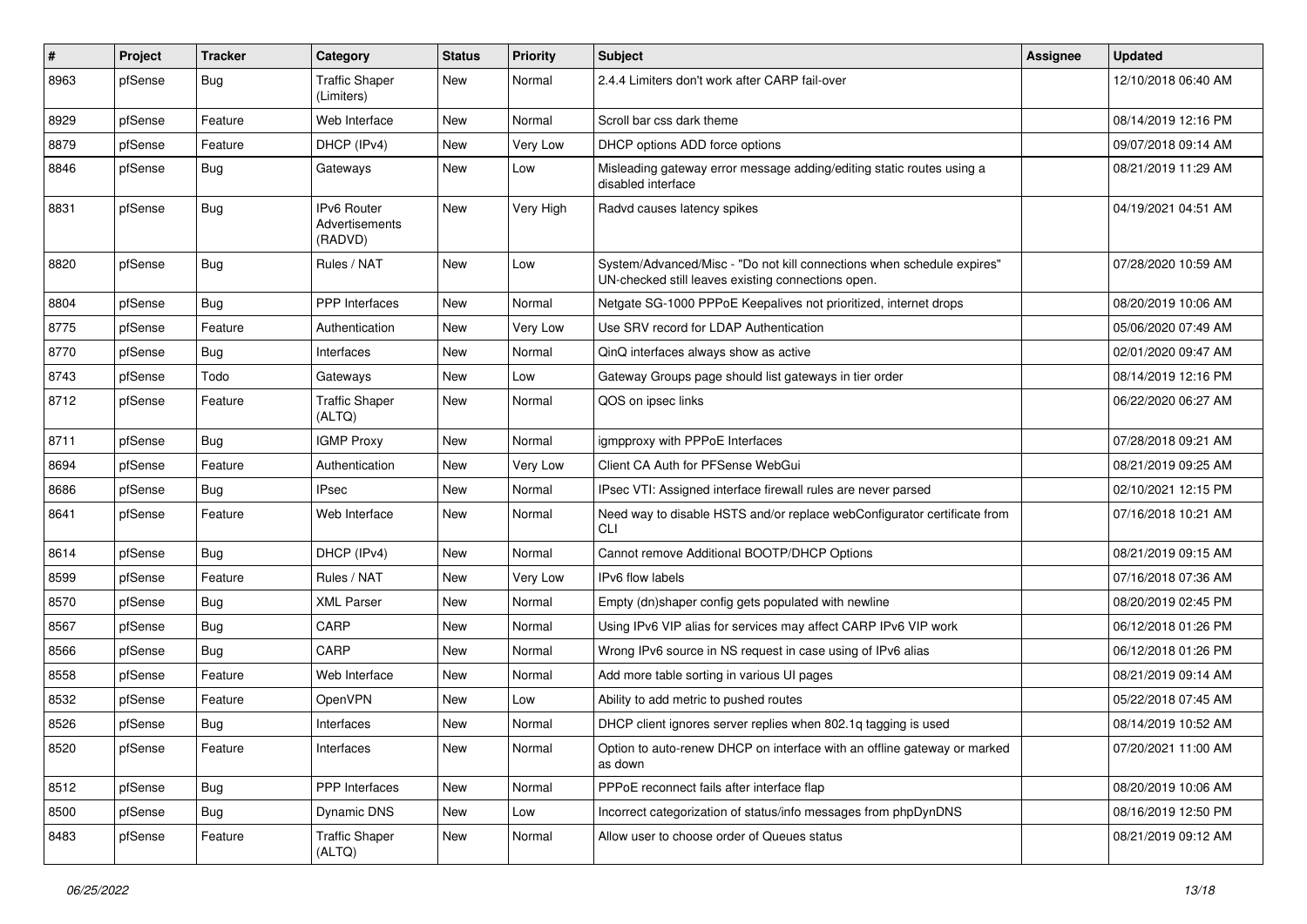| $\sharp$ | Project | <b>Tracker</b> | Category                                 | <b>Status</b> | <b>Priority</b> | Subject                                                                                                                 | <b>Assignee</b> | <b>Updated</b>      |
|----------|---------|----------------|------------------------------------------|---------------|-----------------|-------------------------------------------------------------------------------------------------------------------------|-----------------|---------------------|
| 8474     | pfSense | Feature        | <b>High Availability</b>                 | New           | Low             | Easier Conversion to HA Pair from Existing Non-HA Firewall                                                              |                 | 04/19/2018 11:52 PM |
| 8464     | pfSense | Bug            | <b>Wireless</b>                          | <b>New</b>    | Very Low        | Wireless USB card does not connect to WiFi automatically after reboot/halt                                              |                 | 06/19/2020 03:44 AM |
| 8458     | pfSense | Feature        | Dashboard                                | New           | Low             | Allow reordering of interface widget                                                                                    |                 | 08/14/2019 10:52 AM |
| 8435     | pfSense | <b>Bug</b>     | Interfaces                               | New           | Normal          | DHCPv6 unusable in certain circumstances (US AT&T Fiber, etc.)                                                          |                 | 08/14/2019 10:52 AM |
| 8432     | pfSense | <b>Bug</b>     | <b>Dynamic DNS</b>                       | New           | Normal          | Dynamic DNS Client gives an error that it can't find IPv6 address when<br>WAN interface is a LAGG                       |                 | 09/17/2020 05:23 AM |
| 8419     | pfSense | Bug            | Web Interface                            | New           | Normal          | webgui, when menubar is fixed to the top of the screen, the last items of<br>long menus cannot be seen/used.            |                 | 07/19/2018 03:10 PM |
| 8406     | pfSense | Bug            | <b>Dynamic DNS</b>                       | New           | Normal          | DDNS IPV6 Cloudflare Client does not detect PPOE address                                                                |                 | 03/31/2018 11:56 AM |
| 8401     | pfSense | Bug            | Installer                                | New           | Normal          | Issues related to keys representing alphabetic characters specific to<br>Scandinavian languages and to some other keys. |                 | 03/30/2018 11:06 AM |
| 8385     | pfSense | Feature        | Rules / NAT                              | New           | Normal          | Utilize IP addresses from successfully authenticated OpenVPN endpoints to<br><b>Update Firewall Rules</b>               |                 | 07/19/2018 03:07 PM |
| 8372     | pfSense | Feature        | Logging                                  | New           | Normal          | add gui setting to adjust refresh rate for dynamic firewall logs                                                        |                 | 08/14/2019 10:31 AM |
| 8346     | pfSense | Feature        | <b>IPsec</b>                             | New           | Normal          | Let pFSense act as an IPSec XAuth VPN Client                                                                            |                 | 02/23/2018 07:39 AM |
| 8343     | pfSense | Bug            | Gateways                                 | New           | Normal          | Gateway Routes (Default Routes) not removed in Kernel when removed<br>from GUI                                          |                 | 05/14/2020 01:22 AM |
| 8335     | pfSense | Bug            | LAGG Interfaces                          | New           | Normal          | System hang with LACP downlink to UniFi switch                                                                          |                 | 08/21/2019 11:18 AM |
| 8330     | pfSense | Feature        | DHCP (IPv4)                              | <b>New</b>    | Normal          | add options for ddns-local-address statements                                                                           |                 | 04/27/2021 12:31 PM |
| 8325     | pfSense | Bug            | UPnP/NAT-PMP                             | New           | Normal          | UPnP not available for pppoe-Clients                                                                                    |                 | 11/15/2020 10:33 AM |
| 8316     | pfSense | Feature        | Rules / NAT                              | <b>New</b>    | Low             | expiration date when creating new rules                                                                                 |                 | 08/21/2019 09:11 AM |
| 8313     | pfSense | Bug            | Notifications                            | New           | Normal          | STARTTLS auto detection not working                                                                                     |                 | 04/21/2022 12:39 PM |
| 8285     | pfSense | Bug            | Web Interface                            | New           | Normal          | Actions on stale data may result in catastrophic results                                                                |                 | 01/16/2018 08:08 PM |
| 8270     | pfSense | Todo           | Web Interface                            | <b>New</b>    | Very Low        | Fix grammatically erroneous repetition                                                                                  |                 | 01/11/2018 08:19 AM |
| 8263     | pfSense | <b>Bug</b>     | <b>Traffic Shaper</b><br>(ALTQ)          | New           | Normal          | Cannot create a nonlinear `Link Share` service curve because of: "the sum<br>of the child bandwidth higher than parent" |                 | 11/05/2020 07:31 AM |
| 8262     | pfSense | Feature        | IPv6 Router<br>Advertisements<br>(RADVD) | New           | Normal          | Make each prefix flags configurable separately.                                                                         |                 | 01/16/2018 12:35 PM |
| 8243     | pfSense | Feature        | <b>XMLRPC</b>                            | New           | Normal          | Sync dashboard settings over xmlrpc                                                                                     |                 | 08/21/2019 10:42 AM |
| 8236     | pfSense | Feature        | <b>DNS Resolver</b>                      | New           | Normal          | Ability to configure "forward-first" and "forward-host" options for more robust<br>domain overrides in DNS Resolver     |                 | 12/26/2017 01:26 AM |
| 8233     | pfSense | <b>Bug</b>     | <b>NAT Reflection</b>                    | New           | Very Low        | NAT reflection back to originating host broken when using FQDN-based IP<br>aliases                                      |                 | 08/21/2019 10:53 AM |
| 8207     | pfSense | Bug            | <b>Operating System</b>                  | New           | Normal          | 2.4 cannot boot as a Xen VM with more than 7 NICs                                                                       |                 | 11/28/2020 01:04 PM |
| 8178     | pfSense | Feature        | Package System                           | New           | Normal          | Allow setting attributes for form elements in package XML                                                               |                 | 12/09/2017 07:48 PM |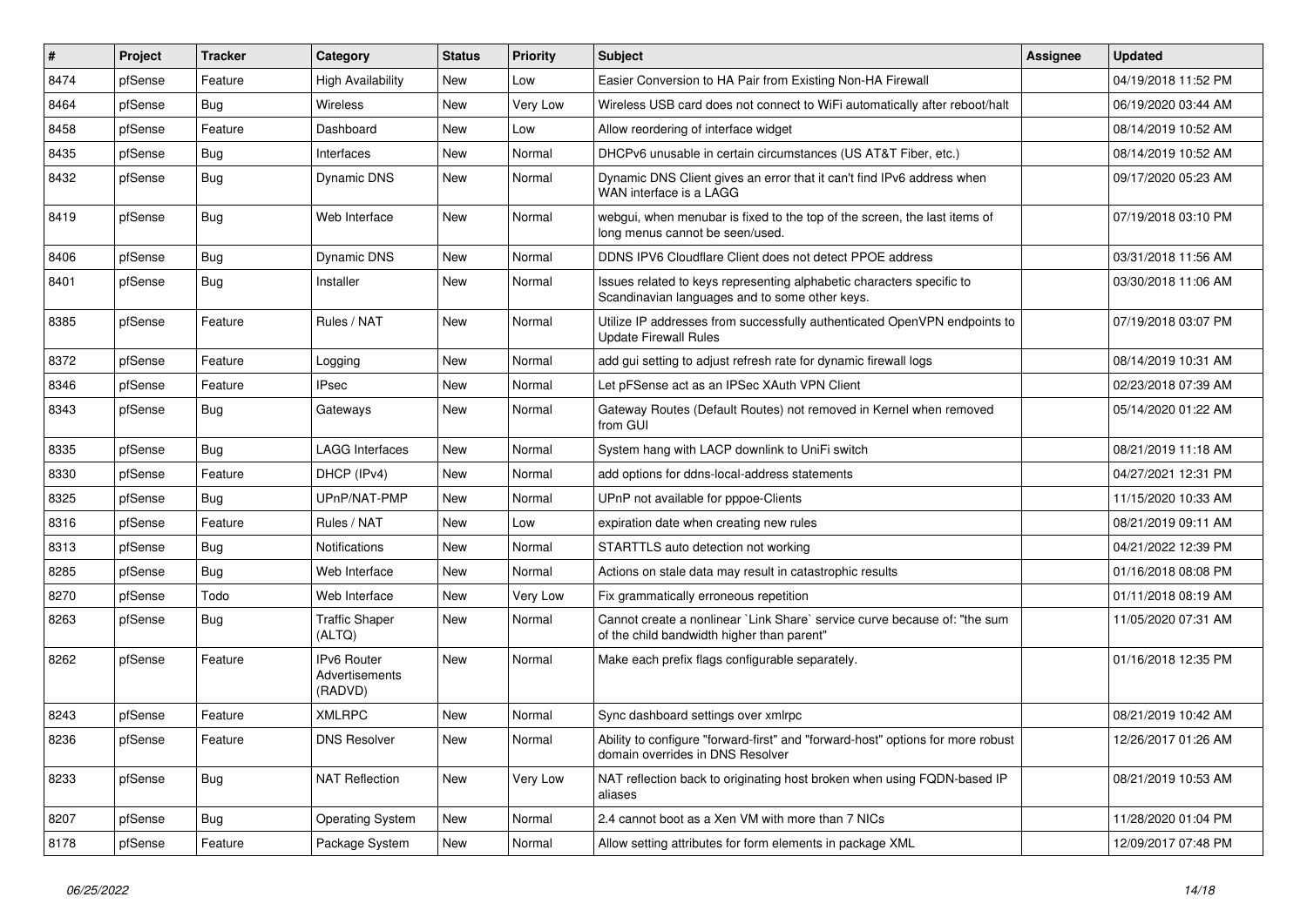| #    | Project | <b>Tracker</b> | Category              | <b>Status</b> | <b>Priority</b> | Subject                                                                                                                                                                       | <b>Assignee</b> | <b>Updated</b>      |
|------|---------|----------------|-----------------------|---------------|-----------------|-------------------------------------------------------------------------------------------------------------------------------------------------------------------------------|-----------------|---------------------|
| 8177 | pfSense | Bug            | Package System        | New           | Normal          | "/xsl/package.xsl" is referenced in package XML files but not on the firewall                                                                                                 |                 | 08/14/2019 09:56 AM |
| 8176 | pfSense | Bug            | Package System        | <b>New</b>    | Normal          | /schema/packages.dtd -- referenced in *xml, but missing?                                                                                                                      |                 | 12/09/2017 06:52 PM |
| 8173 | pfSense | Feature        | Interfaces            | New           | Normal          | dhcp6c - RAW Options                                                                                                                                                          |                 | 05/29/2022 05:34 PM |
| 8170 | pfSense | Feature        | XMLRPC                | New           | Normal          | XMLRPC Sync deletes entires on remote System                                                                                                                                  |                 | 08/21/2019 10:42 AM |
| 8168 | pfSense | Feature        | <b>IPsec</b>          | New           | Normal          | strongswan dhcp option                                                                                                                                                        |                 | 12/19/2017 04:14 AM |
| 8158 | pfSense | Bug            | Interfaces            | New           | High            | IPv6 Track Interface issue with more than one WAN-Gateway and a number<br>of internal interfaces at least track interface from one interface does not<br>work on regular base |                 | 12/03/2017 09:00 AM |
| 8157 | pfSense | Bug            | Dashboard             | New           | Very Low        | Traffic Graph clutter from time to time                                                                                                                                       |                 | 12/03/2017 06:40 AM |
| 8149 | pfSense | Feature        | <b>NTPD</b>           | New           | Normal          | <b>NTPsec</b>                                                                                                                                                                 |                 | 10/11/2020 10:59 AM |
| 8130 | pfSense | Bug            | <b>Traffic Graphs</b> | New           | Normal          | Status - Monitoring - Area chart displays traffic data differently than Line or<br>Bar charts                                                                                 |                 | 11/26/2017 01:40 PM |
| 8122 | pfSense | Bug            | <b>OpenVPN</b>        | <b>New</b>    | Normal          | openvpn client is unable to use OTP (temporary) passwords                                                                                                                     |                 | 04/16/2018 09:28 AM |
| 8113 | pfSense | Bug            | Interfaces            | New           | Normal          | MTU setting on bridge, openypn clients ignored                                                                                                                                |                 | 12/31/2021 05:55 PM |
| 8095 | pfSense | Bug            | Translations          | New           | Normal          | Unescaped simple quotes break JavaScript features when the French<br>translation is enabled                                                                                   |                 | 08/21/2019 09:06 AM |
| 8089 | pfSense | Bug            | Interfaces            | New           | High            | VLAN page breaks after config restore to new hardware.                                                                                                                        |                 | 11/21/2017 01:38 PM |
| 8087 | pfSense | Bug            | Authentication        | New           | Normal          | Provide Calling-Station-ID to RADIUS backed VPN connections                                                                                                                   |                 | 06/06/2020 05:36 AM |
| 8078 | pfSense | Feature        | PPP Interfaces        | <b>New</b>    | Normal          | <b>PPPoE Reconnect Wait Time</b>                                                                                                                                              |                 | 11/09/2017 05:13 PM |
| 8076 | pfSense | Bug            | Backup / Restore      | New           | Normal          | User can easily apply an unusable interface configuration after restore                                                                                                       |                 | 08/14/2019 10:52 AM |
| 8073 | pfSense | <b>Bug</b>     | <b>IPsec</b>          | New           | Normal          | Traffic inexplicably not going through IPSEC despite (in theory) matching<br><b>SPs</b>                                                                                       |                 | 11/09/2017 02:51 AM |
| 8066 | pfSense | Bug            | Routing               | New           | Normal          | Static routes not applied when they go out a interface using carp                                                                                                             |                 | 11/08/2017 02:04 AM |
| 8050 | pfSense | Bug            | Interfaces            | New           | High            | Enabling bridge while interfaces have link freezes console                                                                                                                    |                 | 11/03/2017 04:38 PM |
| 8036 | pfSense | Feature        | <b>IPsec</b>          | New           | Normal          | Want to run multiple Mobile Client IKEv2 server instances                                                                                                                     |                 | 08/14/2019 09:31 AM |
| 8004 | pfSense | Bug            | <b>NAT Reflection</b> | New           | Normal          | Error notice for a deleted NAT that had a RULE or an existing NAT which is<br>claimed to have no NAT port                                                                     |                 | 10/24/2017 06:39 PM |
| 7996 | pfSense | Bug            | Web Interface         | New           | Very Low        | 2.4.0 Web Interface Issue                                                                                                                                                     |                 | 11/21/2020 02:51 PM |
| 7988 | pfSense | Feature        | Web Interface         | <b>New</b>    | Normal          | Compact Theme based on Compact-RED with the default theme colors.                                                                                                             |                 | 10/23/2017 05:34 AM |
| 7986 | pfSense | Bug            | Wireless              | New           | Normal          | WLAN card no longer properly initialized under 2.4.0                                                                                                                          |                 | 06/19/2020 08:08 AM |
| 7977 | pfSense | Bug            | Translations          | New           | Normal          | English text shown in stead of translated text (Routing - Gateway groups -<br>edit)                                                                                           |                 | 08/21/2019 11:28 AM |
| 7974 | pfSense | Feature        | Dashboard             | New           | Normal          | <b>ZFS RAID Monitor Not available</b>                                                                                                                                         |                 | 08/20/2019 01:34 PM |
| 7971 | pfSense | Feature        | Captive Portal        | New           | Normal          | Allow import, export and synchronization of MACs under Captive Portal<br>service                                                                                              |                 | 10/19/2017 04:56 AM |
| 7964 | pfSense | Bug            | Multi-WAN             | New           | Normal          | Restart openvpn on gateway switching                                                                                                                                          |                 | 08/19/2019 12:35 PM |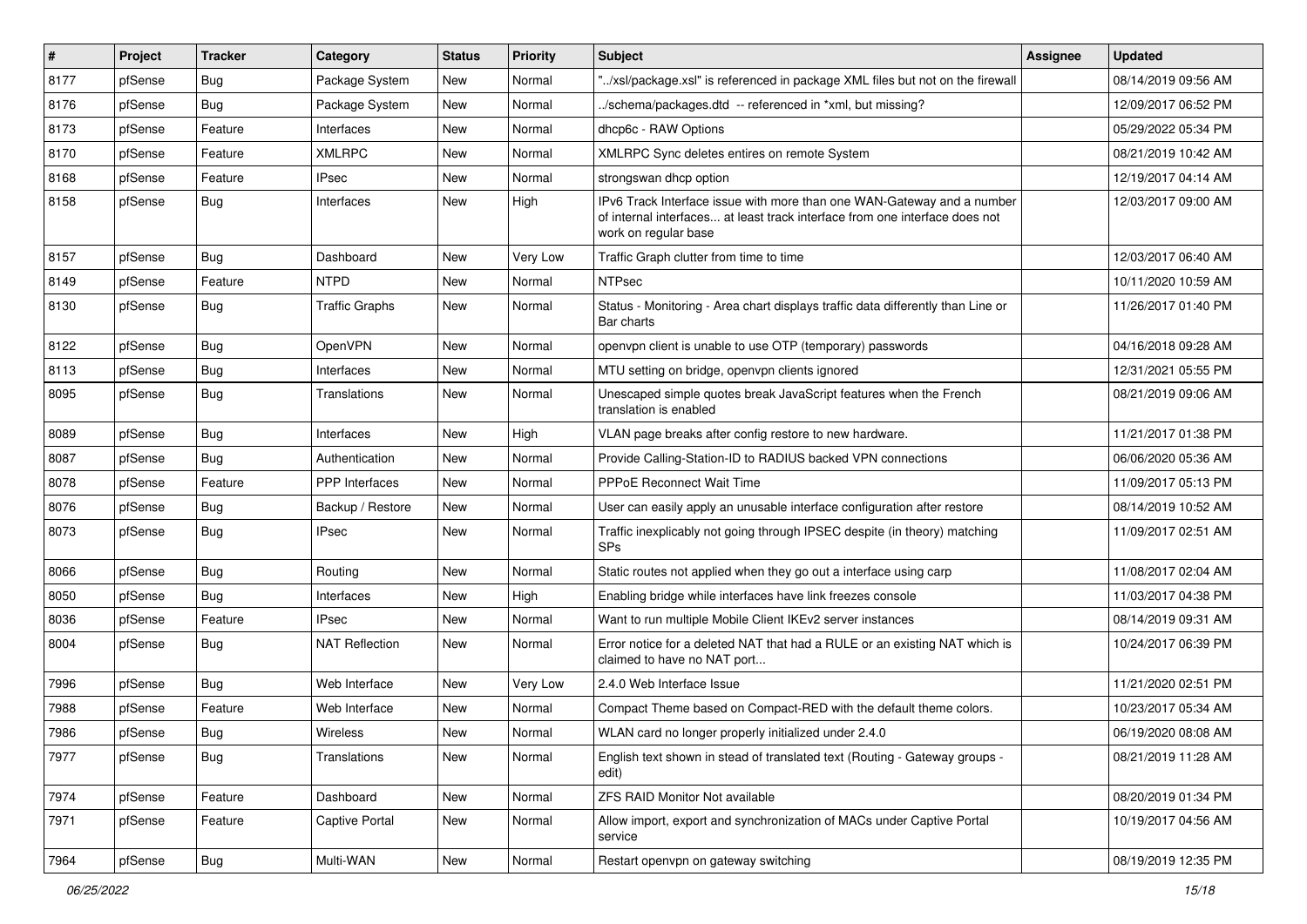| $\pmb{\#}$ | Project | <b>Tracker</b> | Category                                        | <b>Status</b> | <b>Priority</b> | Subject                                                                                                                           | <b>Assignee</b> | <b>Updated</b>      |
|------------|---------|----------------|-------------------------------------------------|---------------|-----------------|-----------------------------------------------------------------------------------------------------------------------------------|-----------------|---------------------|
| 7957       | pfSense | Feature        | Web Interface                                   | New           | Normal          | GUI theme - separate "colour" from "compact/normal" in theme dropdown                                                             |                 | 10/17/2017 06:58 AM |
| 7956       | pfSense | Feature        | Web Interface                                   | <b>New</b>    | Normal          | Favicon able to match GUI colour setting?                                                                                         |                 | 10/17/2017 06:36 AM |
| 7943       | pfSense | Bug            | Web Interface                                   | New           | Normal          | CSS Overflow Fix for Drop Down Menus in webConfigurator                                                                           |                 | 11/21/2020 02:54 PM |
| 7934       | pfSense | Feature        | Dashboard                                       | New           | Very Low        | format support phone# for international use                                                                                       |                 | 10/12/2017 04:38 PM |
| 7922       | pfSense | Feature        | Rules / NAT                                     | <b>New</b>    | Normal          | Add the option to select the ISP IPv6 Delegated Prefix as a destination in<br>firewall rules                                      |                 | 10/10/2017 06:36 PM |
| 7899       | pfSense | Bug            | <b>Traffic Shaper</b><br>(ALTQ)                 | New           | Normal          | a floating 'match' rule on LAN does not put traffic from a broswer on a<br>clientpc into a shaper queue                           |                 | 09/28/2017 09:16 AM |
| 7888       | pfSense | Feature        | Package System                                  | New           | Normal          | Add a button in package manager GUI to upgrade all packages                                                                       |                 | 09/28/2017 05:50 AM |
| 7881       | pfSense | Feature        | <b>OpenVPN</b>                                  | <b>New</b>    | Normal          | OpenVPN client - add support for multiple server entries                                                                          |                 | 08/14/2019 09:32 AM |
| 7863       | pfSense | Bug            | User Manager /<br>Privileges                    | New           | Normal          | The "WebCfg - All pages" permission inclueds the "User - System: Shell<br>account access" even though that is not a WebCofg page. |                 | 09/16/2017 05:13 AM |
| 7857       | pfSense | Bug            | Dashboard                                       | New           | Very Low        | Interfaces Widget U/I fails to wrap IPV6 addresses when the string is too<br>wide for the widget                                  |                 | 08/13/2019 09:15 AM |
| 7852       | pfSense | Feature        | <b>DNS Resolver</b>                             | <b>New</b>    | Normal          | Add views support to Unbound GUI                                                                                                  |                 | 09/11/2017 12:26 PM |
| 7848       | pfSense | <b>Bug</b>     | Diagnostics                                     | <b>New</b>    | Low             | NDP Table Sort by Expiration Error                                                                                                |                 | 08/26/2019 02:56 PM |
| 7821       | pfSense | <b>Bug</b>     | DHCP (IPv6)                                     | New           | Normal          | GIF does not support broadcast                                                                                                    |                 | 08/29/2017 10:50 AM |
| 7812       | pfSense | Feature        | Web Interface                                   | New           | Normal          | ZFS handling of autopreplace                                                                                                      |                 | 08/13/2019 03:53 PM |
| 7800       | pfSense | Feature        | Logging                                         | New           | Normal          | Add option for state logging                                                                                                      |                 | 08/13/2019 03:51 PM |
| 7799       | pfSense | Feature        | Rules / NAT                                     | New           | Normal          | Make an ajax call to toggle logging by clicking on the logging icon next to a<br>rule                                             |                 | 08/13/2019 09:40 AM |
| 7788       | pfSense | Bug            | Dashboard                                       | New           | Low             | Irregular updating of widgets like cpu/uptime on system widget.                                                                   |                 | 08/21/2019 09:03 AM |
| 7783       | pfSense | Feature        | <b>Operating System</b>                         | New           | Normal          | Support for hosting VMs on pfSense using bhyve                                                                                    |                 | 03/25/2022 11:53 AM |
| 7781       | pfSense | Feature        | Rules / NAT                                     | New           | Normal          | Please Enable Rule Separators on Manual Outbound NAT                                                                              |                 | 08/21/2019 09:07 AM |
| 7779       | pfSense | <b>Bug</b>     | OpenVPN                                         | New           | Normal          | Traffic crossing a site-to-site OpenVPN tunnel fails to fragment.                                                                 |                 | 06/02/2021 08:26 AM |
| 7773       | pfSense | Feature        | IPsec                                           | New           | Normal          | IPSec using IKEv2 with split DNS not using provided domain names                                                                  |                 | 08/15/2017 05:25 PM |
| 7761       | pfSense | Feature        | Rules / NAT                                     | New           | Normal          | Add a way to match on IPv6 proto=0 (hop-by-hop header extension)                                                                  |                 | 08/13/2019 03:49 PM |
| 7757       | pfSense | <b>Bug</b>     | Backup / Restore                                | New           | Normal          | Auto Config Backup fails to upload unless Default Gateway is up                                                                   |                 | 08/16/2019 12:47 PM |
| 7747       | pfSense | Feature        | Console Menu                                    | New           | Normal          | Minor UI Tweak: Make hitting enter on the console (esp via SSH) should not<br>log you out, but simply redraw the menu             |                 | 08/01/2017 04:03 PM |
| 7738       | pfSense | Feature        | <b>IPsec</b>                                    | New           | Normal          | Highlight which IPSec (or other VPN) crypto modes are<br>hardware-accelerated in the UI                                           |                 | 08/13/2019 03:46 PM |
| 7737       | pfSense | Bug            | <b>IPv6 Router</b><br>Advertisements<br>(RADVD) | New           | Normal          | radvd error message                                                                                                               |                 | 08/13/2019 09:41 AM |
| 7734       | pfSense | Bug            | DHCP (IPv6)                                     | New           | Normal          | Using opton ia pd0 does not renew prefix and prefix get dropped                                                                   |                 | 07/31/2017 03:46 AM |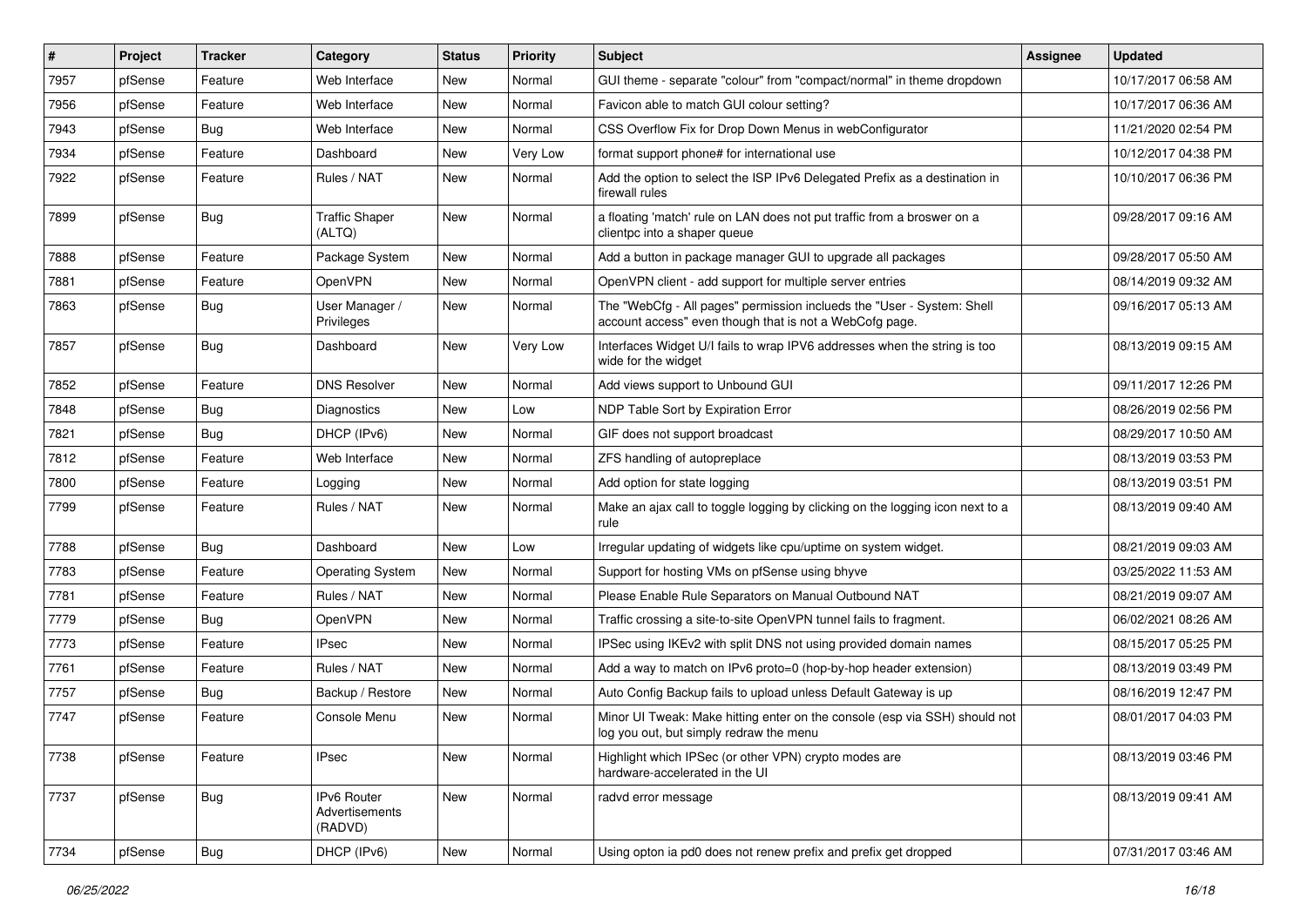| #    | Project | <b>Tracker</b> | Category                | <b>Status</b> | <b>Priority</b> | <b>Subject</b>                                                                            | <b>Assignee</b> | <b>Updated</b>      |
|------|---------|----------------|-------------------------|---------------|-----------------|-------------------------------------------------------------------------------------------|-----------------|---------------------|
| 7730 | pfSense | <b>Bug</b>     | Interfaces              | New           | High            | 2.3.4 1 greX: loop detected when hit save on filter rules or interfaces                   |                 | 07/27/2017 08:16 AM |
| 7720 | pfSense | Feature        | Hardware / Drivers      | New           | Normal          | Add general watchdog kernel modules (like ichwd) and watchdogd support<br>in the GUI.     |                 | 08/19/2019 01:20 PM |
| 7718 | pfSense | Feature        | Dynamic DNS             | New           | <b>Very Low</b> | Hostname for Custom DynDNS Updater.                                                       |                 | 07/24/2017 10:05 AM |
| 7688 | pfSense | Feature        | Backup / Restore        | New           | Low             | AutoConfigBackup - Info Icon - username only                                              |                 | 10/22/2017 10:46 AM |
| 7671 | pfSense | Feature        | Gateway Monitoring      | New           | Normal          | Gateway Monitoring Via Custom Script or Telnet.                                           |                 | 09/18/2020 02:59 PM |
| 7665 | pfSense | <b>Bug</b>     | Aliases / Tables        | New           | Normal          | Host range validation for Aliases is not strict enough                                    |                 | 08/21/2019 11:01 AM |
| 7648 | pfSense | <b>Bug</b>     | CARP                    | <b>New</b>    | Very Low        | SPAN ports on an interface renders CARP HA inoperative                                    |                 | 06/14/2017 09:19 PM |
| 7626 | pfSense | Feature        | Interfaces              | New           | Normal          | Add IPoE support for WAN                                                                  |                 | 01/01/2022 12:31 AM |
| 7602 | pfSense | Feature        | <b>Operating System</b> | <b>New</b>    | Normal          | Auto-Create bootable USB for recovery                                                     |                 | 08/13/2019 09:50 AM |
| 7590 | pfSense | <b>Bug</b>     | Diagnostics             | New           | Normal          | diag edit do not save when nothing to sae (in directory browse view)                      |                 | 05/20/2017 05:04 PM |
| 7589 | pfSense | <b>Bug</b>     | Diagnostics             | New           | Normal          | diag_edit.php old print_info_box                                                          |                 | 05/20/2017 05:02 PM |
| 7563 | pfSense | Feature        | L2TP                    | New           | Normal          | I2tp Suggestion: consider allowing IP/Subnet for the user.                                |                 | 08/21/2019 10:52 AM |
| 7551 | pfSense | <b>Bug</b>     | Rules / NAT             | New           | Normal          | Dynamic IPsec endpoints not added to rule set after WAN down/up                           |                 | 05/16/2017 02:26 PM |
| 7541 | pfSense | Feature        | Installer               | New           | Normal          | ZFS Install, add hot spare option                                                         |                 | 08/14/2019 09:32 AM |
| 7531 | pfSense | Feature        | Package System          | New           | Low             | pkg behavior when encountering invalid SSL certificate                                    |                 | 05/08/2017 06:57 PM |
| 7521 | pfSense | Feature        | Package System          | New           | High            | Package Updates via Mirror                                                                |                 | 05/04/2017 08:21 PM |
| 7495 | pfSense | Feature        | <b>DNS Resolver</b>     | New           | Low             | Ability to set TTL for local for Unbound host overrides and dhcp leases                   |                 | 03/06/2018 09:46 AM |
| 7476 | pfSense | Bug            | Logging                 | New           | Normal          | Dirty buffer used to build log messages?                                                  |                 | 04/17/2017 09:51 PM |
| 7459 | pfSense | Feature        | Diagnostics             | New           | Low             | "Refresh" button for Diagnostics/Tables display                                           |                 | 08/21/2019 09:27 AM |
| 7442 | pfSense | Feature        | Diagnostics             | New           | Low             | Suggestions for Diagnostics / ARP Table and Diagnostics / NDP Table                       |                 | 08/21/2019 09:27 AM |
| 7441 | pfSense | Feature        | DHCP (IPv4)             | New           | Low             | Display start/end times for Static Mapping leases on DHCP<br>Leases/DHCPv6 Leases         |                 | 08/21/2019 10:48 AM |
| 7430 | pfSense | Bug            | Interfaces              | New           | Normal          | pfsense-utils.inc - where_is_ipaddr_configured() should account for<br>loopback interface |                 | 08/13/2019 03:48 PM |
| 7420 | pfSense | Bug            | <b>IPsec</b>            | New           | Normal          | ipsec status freezing                                                                     |                 | 02/13/2020 09:09 AM |
| 7418 | pfSense | Feature        | Dynamic DNS             | New           | Normal          | Dynamic dns should be sorted interface name                                               |                 | 08/21/2019 08:58 AM |
| 7405 | pfSense | Feature        | DHCP (IPv4)             | New           | Normal          | Ability to add dhcp host reservations from "Diagnostics -> ARP table"                     |                 | 10/12/2020 08:22 AM |
| 7402 | pfSense | Bug            | Web Interface           | New           | Normal          | Inconsistent use of htmlentities validation checks                                        |                 | 03/21/2017 08:58 AM |
| 7385 | pfSense | Todo           | Web Interface           | New           | Normal          | Sanitize PHP includes                                                                     |                 | 08/13/2019 03:22 PM |
| 7373 | pfSense | Bug            | Rules / NAT             | New           | Normal          | Firewall schedules GUI needs to be redone from scratch                                    |                 | 08/21/2019 08:56 AM |
| 7365 | pfSense | Feature        | Logging                 | New           | Low             | Pass firewall/filter rule set through logging for centralized loggers to key on           |                 | 03/07/2017 10:44 AM |
| 7352 | pfSense | Bug            | Routing                 | New           | Normal          | pfSense IPv6 static route is dumped after a WAN flap                                      |                 | 01/20/2022 09:35 AM |
| 7329 | pfSense | Bug            | <b>DNS Forwarder</b>    | New           | Low             | <b>DHCP Not Updating DNS</b>                                                              |                 | 01/21/2022 09:16 PM |